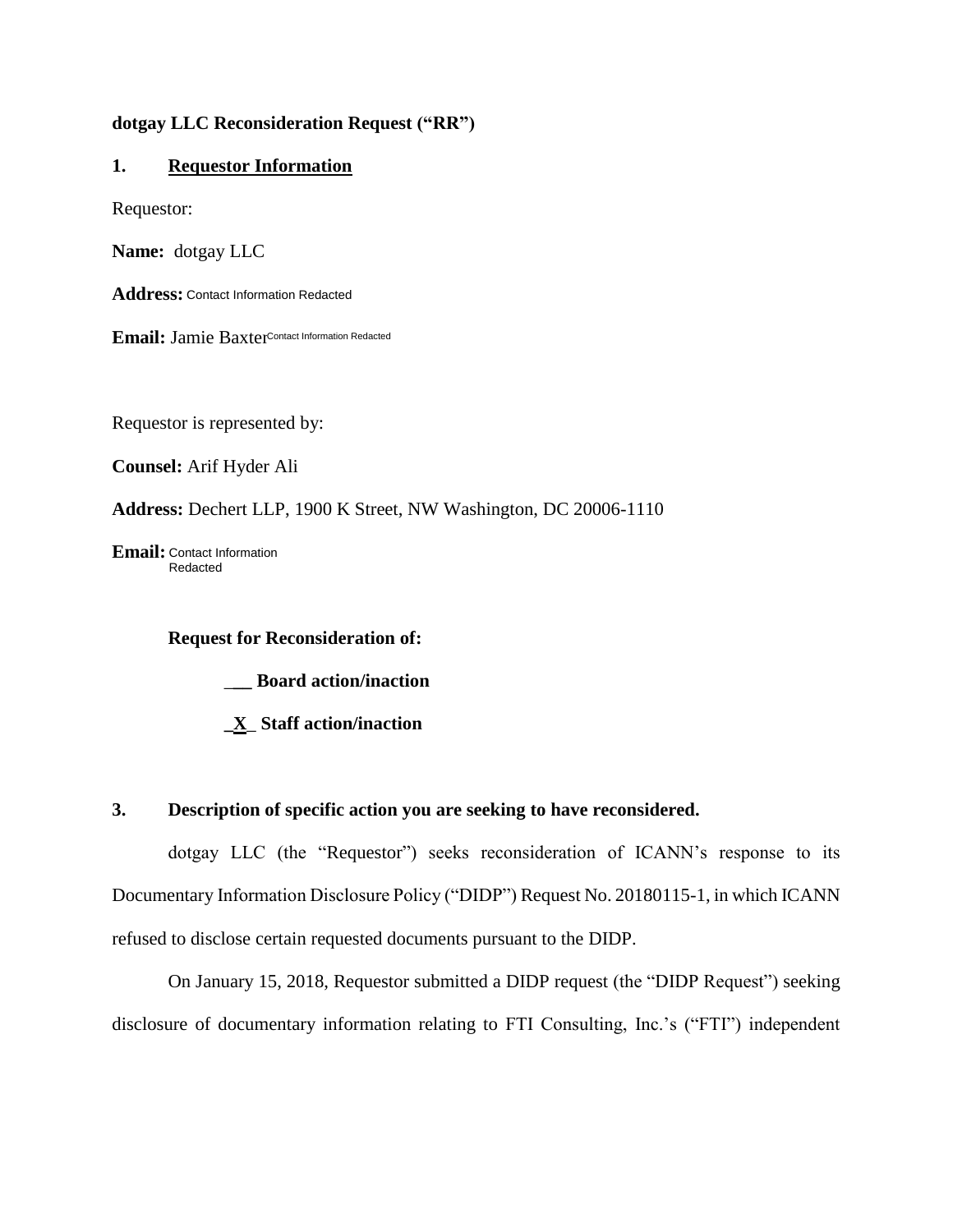review of the Community Priority Evaluation ("CPE") process.<sup>1</sup> Specifically, Requestor submitted

21 document requests:

Request No. 1: All "[i]nternal e-mails among relevant ICANN organization personnel relating to the CPE process and evaluations (including e-mail attachments)" that were provided to FTI by ICANN as part of its independent review; $^2$ 

Request No. 2: All "[e]xternal e-mails between relevant ICANN organization personnel and relevant CPE Provider personnel relating to the CPE process and evaluations (including e-mail attachments)" that were provided to FTI by ICANN as part of its independent review; $3$ 

Request No. 3: The "list of search terms" provided to ICANN by FTI "to ensure the comprehensive collection of relevant materials;"<sup>4</sup>

Request No. 4: All "100,701 emails, including attachments, in native format" provided to FTI by ICANN in response to FTI's request;<sup>5</sup>

Request No. 5: All emails provided to FTI that (1) are "largely administrative in nature," (2) "discuss<sup>[]</sup> the substantive of the CPE process and specific evaluations," and (3) are "from the CPE Provider inquiring as to the scope of Clarifying Questions and specifically whether a proposed Clarifying Question was permissible under applicable guidelines;"<sup>6</sup>

 $\overline{a}$ <sup>1</sup> Exhibit 1, Request No. 20180115-1 (Jan. 15, 2018), https://www.icann.org/en/system/files/files/didp-20180115- 1-ali-request-redacted-15jan18-en.pdf.

<sup>&</sup>lt;sup>2</sup> Exhibit 1, Request No. 20180115-1 (Jan. 15, 2018), https://www.icann.org/en/system/files/files/didp-20180115-1-ali-request-redacted-15jan18-en.pdf, p. 3 (citing Exhibit 2, FTI Consulting, Communications Between ICANN Organization and the CPE (13 Dec. 2017) ("Scope 1 Report"), p. 6, https://www.icann.org/en/ system/files/files/cpe-process-review-scope-1-communications-between-icann-cpe-provider-13dec17-en.pdf; Exhibit 3, FTI Consulting, Analysis of the Application of the Community Priority Evaluation (CPE) Criteria by the CPE Provider in CPE Reports (13 Dec. 2017) ("Scope 2 Report"), p. 7, the CPE Provider in CPE Reports (13 Dec. 2017) ("Scope 2 Report"), p. 7, https://www.icann.org/en/system/files/files/cpe-process-review-scope-2-cpe-criteria-analysis-13dec17-en.pdf).

<sup>3</sup> Exhibit 1, Request No. 20180115-1 (Jan. 15, 2018), https://www.icann.org/en/system/files/files/didp-20180115- 1-ali-request-redacted-15jan18-en.pdf, pp. 3-4 (citing Exhibit 2, Scope 1 Report, p. 6; Exhibit 3, Scope 2 Report, p. 7).

<sup>4</sup> Exhibit 1, Request No. 20180115-1 (Jan. 15, 2018), https://www.icann.org/en/system/files/files/didp-20180115- 1-ali-request-redacted-15jan18-en.pdf, p. 4 (citing Exhibit 2, Scope 1 Report, p. 10).

<sup>5</sup> Exhibit 1, Request No. 20180115-1 (Jan. 15, 2018), https://www.icann.org/en/system/files/files/didp-20180115- 1-ali-request-redacted-15jan18-en.pdf, p. 4(citing Exhibit 2, Scope 1 Report, p. 10).

<sup>6</sup> Exhibit 1, Request No. 20180115-1 (Jan. 15, 2018), https://www.icann.org/en/system/files/files/didp-20180115- 1-ali-request-redacted-15jan18-en.pdf, p. 4 (citing Exhibit 2, Scope 1 Report, pp. 11-12).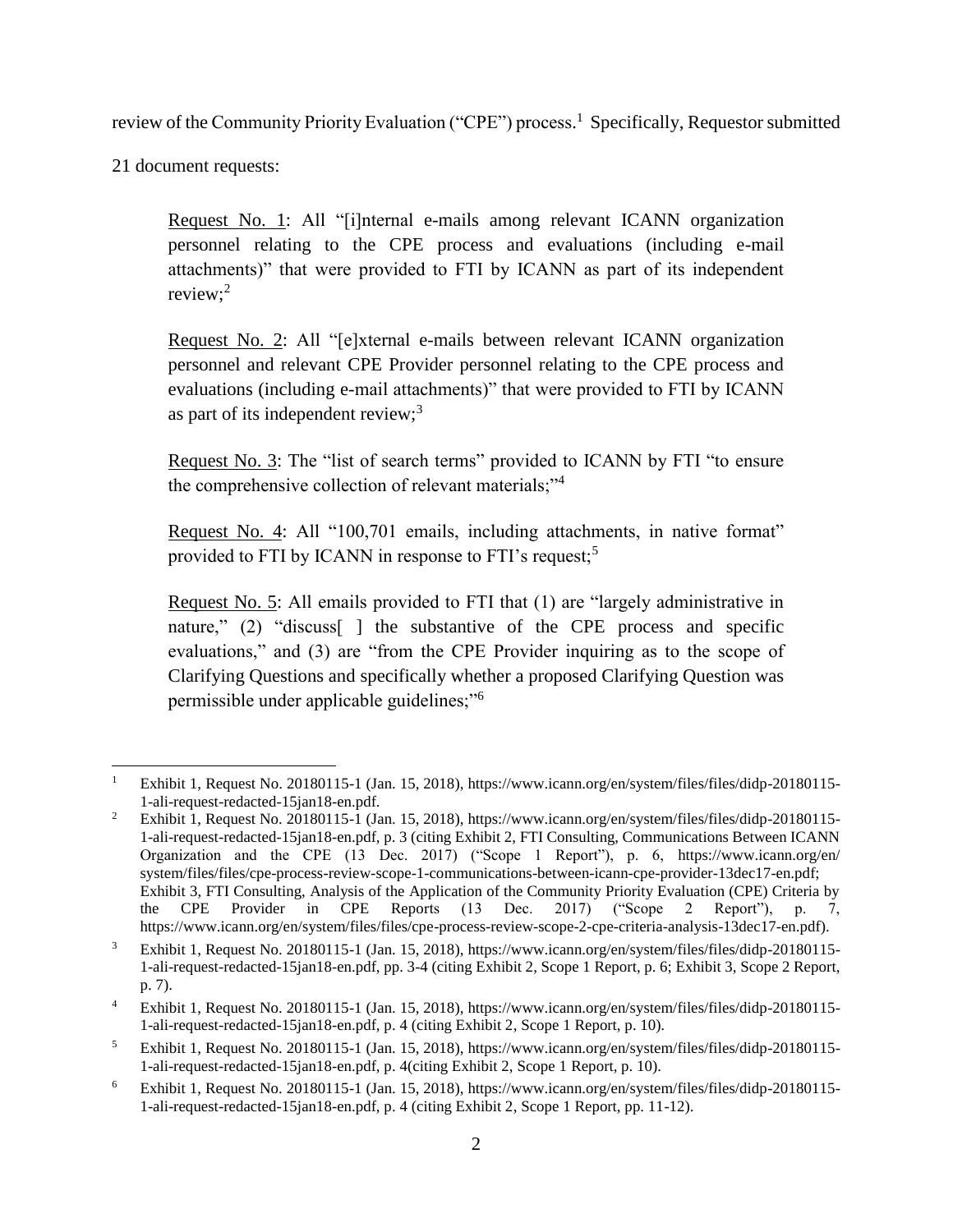Request No. 6: All draft CPE Reports concerning .GAY, both with and without comments;<sup>7</sup>

Request No. 7: All draft CPE Reports concerning .GAY in redline form and/or feedback or suggestions given by ICANN to the CPE provider;<sup>8</sup>

Request No. 8: All draft CPE Reports reflecting an exchange between ICANN and the CPE Provider in response to ICANN's questions "regarding the meaning the CPE Provider intended to convey;"<sup>9</sup>

Request No. 9: All documents provided to FTI by Chris Bare, Steve Chan, Jared Erwin, Cristina Flores, Russell Weinstein, and Christine Willett;<sup>10</sup>

Request No. 10: The 13 January 2017 engagement letter between FTI and  $ICANN:$ <sup>11</sup>

Request No. 11: The original Request for Proposal (RFP) pertaining to FTI's review of the CPE process;

Request No. 12: All of the "CPE Provider's working papers associated with" dotgay's CPE;<sup>12</sup>

Request No. 13: "The CPE Provider's internal documents pertaining to the CPE process and evaluations, including working papers, draft reports, notes, and spreadsheets;"<sup>13</sup>

<sup>7</sup> Exhibit 1, Request No. 20180115-1 (Jan. 15, 2018), https://www.icann.org/en/system/files/files/didp-20180115- 1-ali-request-redacted-15jan18-en.pdf, p. 4(citing Exhibit 2, Scope 1 Report, p. 15).

<sup>8</sup> Exhibit 1, Request No. 20180115-1 (Jan. 15, 2018), https://www.icann.org/en/system/files/files/didp-20180115- 1-ali-request-redacted-15jan18-en.pdf, p. 4(citing Exhibit 2, Scope 1 Report, pp. 13-16).

<sup>9</sup> Exhibit 1, Request No. 20180115-1 (Jan. 15, 2018), https://www.icann.org/en/system/files/files/didp-20180115- 1-ali-request-redacted-15jan18-en.pdf, p. 4 (citing Exhibit 2, Scope 1 Report, p. 16).

<sup>&</sup>lt;sup>10</sup> Exhibit 1, Request No. 20180115-1 (Jan. 15, 2018), https://www.icann.org/en/system/files/files/didp-20180115-1-ali-request-redacted-15jan18-en.pdf, p. 4 (citing Exhibit 2, Scope 1 Report, p. 13).

<sup>11</sup> Exhibit 1, Request No. 20180115-1 (Jan. 15, 2018), https://www.icann.org/en/system/files/files/didp-20180115- 1-ali-request-redacted-15jan18-en.pdf, p 5 (citing Exhibit 4, Reference Materials – Board Submission No. 2017.09.23.0a (23 Sep. 2017), p. 363, https://www.icann.org/en/system/files/bm/briefing-materials-1-2-redacted-23sep17-en.pdf).

<sup>&</sup>lt;sup>12</sup> Exhibit 1, Request No. 20180115-1 (Jan. 15, 2018), https://www.icann.org/en/system/files/files/didp-20180115-1-ali-request-redacted-15jan18-en.pdf, p. 5(citing Exhibit 5, FTI Consulting, Compilation of the Reference Material Relied Upon by the CPE Provider in Connection with the Evaluations which are the Subject of Pending Reconsideration Requests (13 Dec. 2017) ("Scope 3 Report"), https://www.icann.org/en/system/files/files/cpeprocess-review-scope-3-cpe-provider-reference-material-compilation-redacted-13dec17-en.pdf., p. 6).

<sup>13</sup> Exhibit 1, Request No. 20180115-1 (Jan. 15, 2018), https://www.icann.org/en/system/files/files/didp-20180115- 1-ali-request-redacted-15jan18-en.pdf, p. 5 (citing Exhibit 3, Scope 2 Report, p. 7).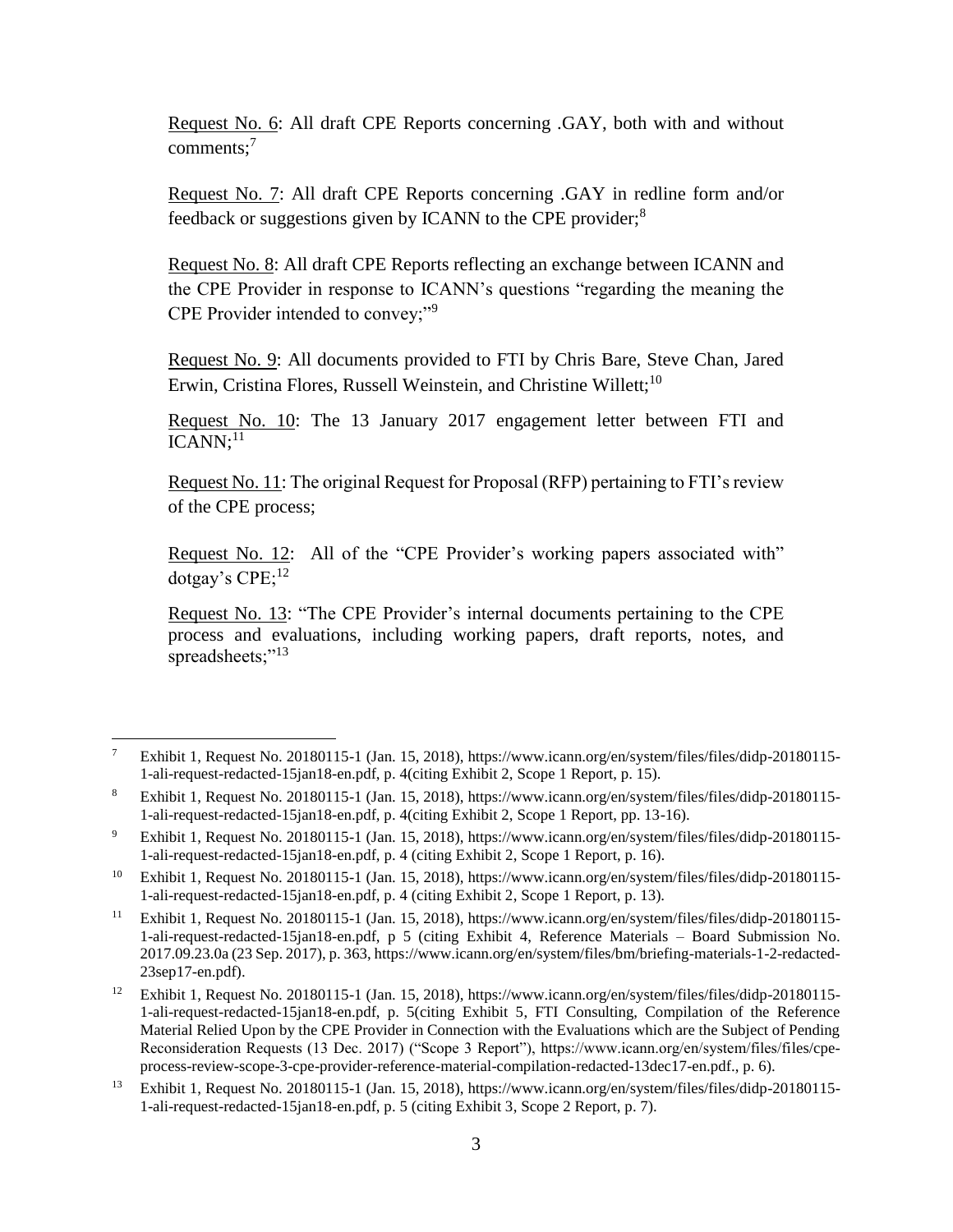Request No. 14: All notes, transcripts, recordings, and documents created in response to FTI's interviews of the "relevant ICANN organization personnel;"<sup>14</sup>

Request No. 15: All notes, transcripts, recordings, and documents created in response to FTI's interviews of the "relevant CPE Provider personnel;"<sup>15</sup>

Request No. 16: FTI's investigative plan used during its independent review;<sup>16</sup>

Request No. 17: FTI's "follow-up communications with CPE Provider personnel in order to clarify details discussed in the earlier interviews and in the materials provided;"<sup>17</sup>

Request No. 18: All communications between ICANN and FTI regarding FTI's independent review;

Request No. 19: All communications between ICANN and the CPE Provider regarding FTI's independent review;

Request No. 20: All communications between FTI and the CPE Provider regarding FTI's independent review; and

Request No. 21: All documents and communications regarding the scope of FTI's independent review.

On February 14, 2018, ICANN responded to the DIDP Request (the "DIDP Response") by

denying all of the requests except for Request Nos. 10, 11, and 17—which ICANN claims "does

not exist."<sup>18</sup> ICANN reasoned that the requested documents are not appropriate for disclosure

based on the Nondisclosure Conditions.<sup>19</sup>

<sup>14</sup> Exhibit 1, Request No. 20180115-1 (Jan. 15, 2018), https://www.icann.org/en/system/files/files/didp-20180115- 1-ali-request-redacted-15jan18-en.pdf, p. 5 (citing Exhibit 3, Scope 2 Report, p. 8).

<sup>&</sup>lt;sup>15</sup> Exhibit 1, Request No. 20180115-1 (Jan. 15, 2018), https://www.icann.org/en/system/files/files/didp-20180115-1-ali-request-redacted-15jan18-en.pdf, p. 5 (citing Exhibit 3, Scope 2 Report, p. 8).

<sup>&</sup>lt;sup>16</sup> Exhibit 1, Request No. 20180115-1 (Jan. 15, 2018), https://www.icann.org/en/system/files/files/didp-20180115-1-ali-request-redacted-15jan18-en.pdf, p. 5 (citing Exhibit 3, Scope 2 Report, p. 8).

<sup>17</sup> Exhibit 1, Request No. 20180115-1 (Jan. 15, 2018), https://www.icann.org/en/system/files/files/didp-20180115- 1-ali-request-redacted-15jan18-en.pdf, p. 5 (citing Exhibit 3, Scope 2 Report, p. 9).

<sup>18</sup> *See* Exhibit 6, Request No. 20180115-1, ICANN DIDP Response (Feb. 14, 2018), https://www.icann.org/ resources/pages/didp-20180115-1-ali-request-2018-02-15-en.

<sup>19</sup> *See* Exhibit 6, Request No. 20180115-1, ICANN DIDP Response (Feb. 14, 2018), https://www.icann.org/ resources/pages/didp-20180115-1-ali-request-2018-02-15-en.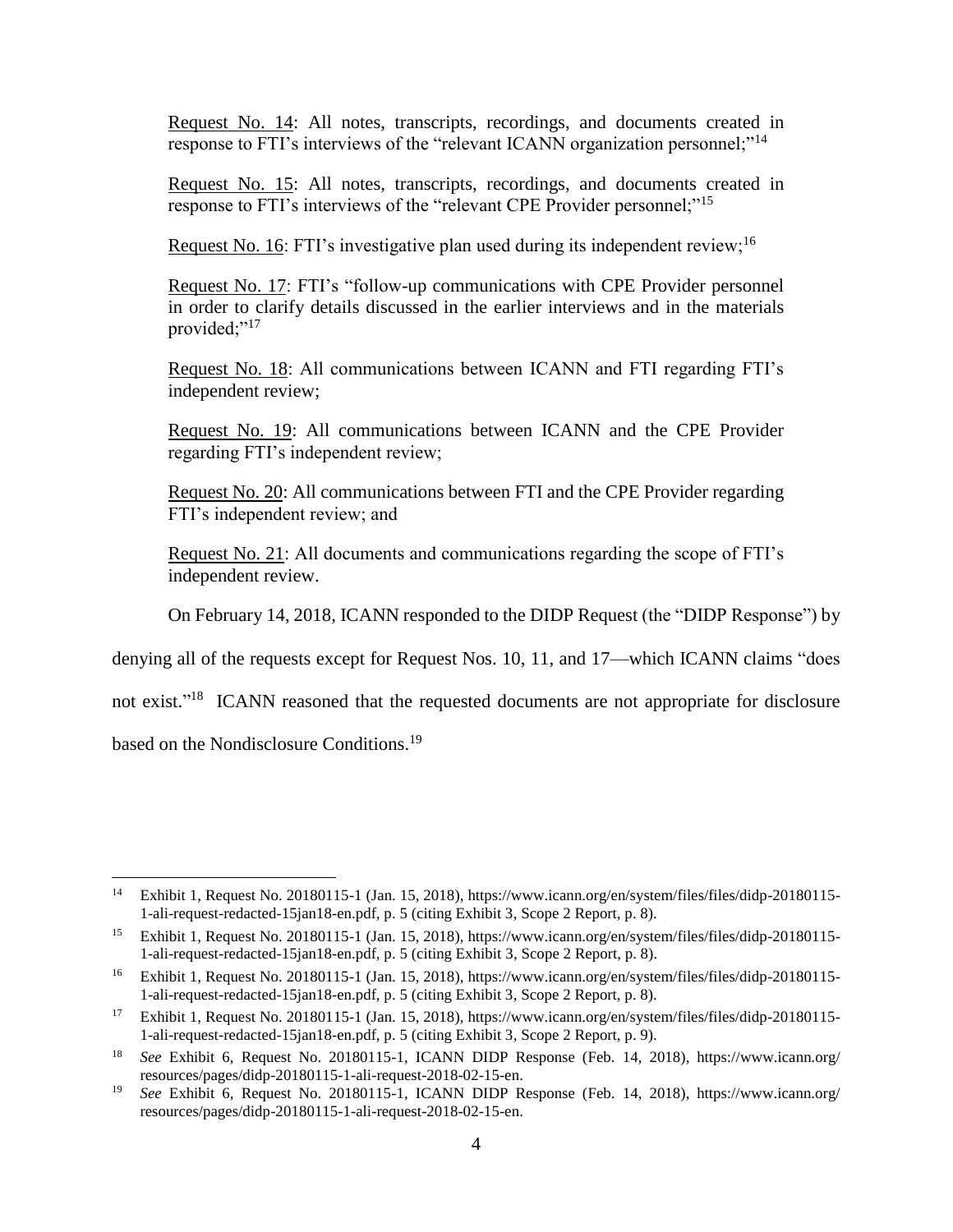### **4. Date of action/inaction:**

ICANN acted on February 14, 2018 by issuing the DIDP Response.

### **5. On what date did you become aware of action or that action would not be taken?**

Requestor became aware of the action on February 14, 2018, when it received the DIDP Response.

### **6. Describe how you believe you are materially affected by the action or inaction:**

Requestor is materially affected by ICANN's refusal to disclose certain documents concerning FTI's independent review of the CPE because ICANN intends to rely on FTI's three reports (the "FTI Reports") in order to make a decision on Requestor's Reconsideration Request 16-3 ("Request 16-3"), which concerns Requestor's community application for the .GAY generic Top-Level Domain ("gTLD"). The procedural and substantive problems with the FTI Reports, as discussed further below, means that ICANN's reliance on the FTI Reports will materially and adversely affect Requestor's rights regarding Request 16-3 and its community application for the .GAY gTLD. Requestor cannot even properly analyze the conclusions contained in the FTI Reports because ICANN refuses to disclose the underlying documents. ICANN's decision to deny access to these documents both prevents a proper analysis of the FTI Reports and is made in violation of ICANN's own Bylaws, which require that ICANN act in accordance with international law and with transparency, accountability, and openness.

### **6.1 The Flaws in the Community Evaluation for .GAY and the FTI Reports**

Requestor filed a community-based application for the .GAY gTLD. However, the Economist Intelligence Unit (the "EIU") determined that Requestor failed the CPE; ICANN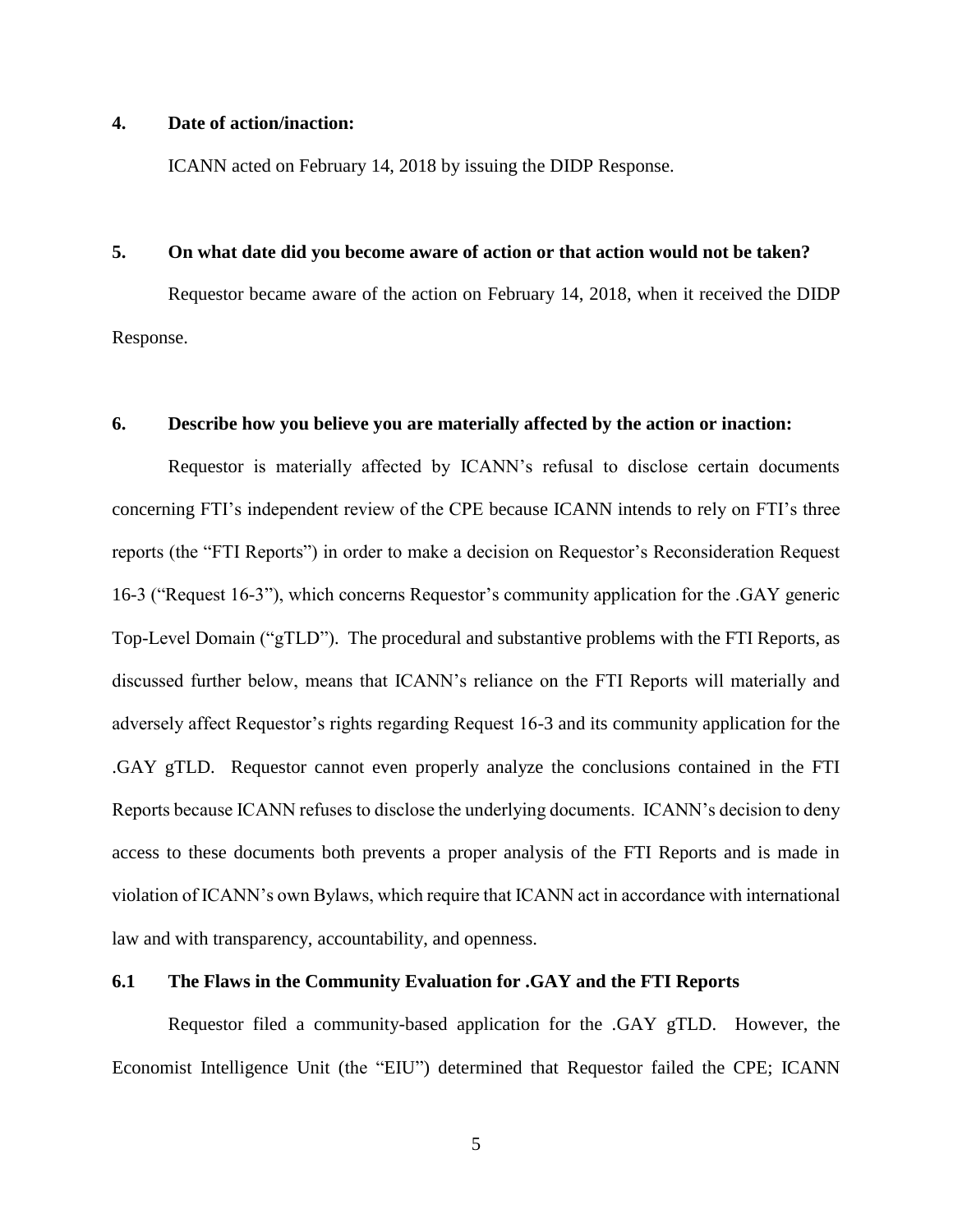resultantly rejected the application. Requestor sought reconsideration of that determination through Request 16-3, which raises several problems with dotgay's  $\text{CPE.}^{20}$  As explained by Prof. William N. Eskridge of Yale Law School, the CPE is fundamentally erroneous based on (1) interpretive errors created by misreading the explicit criteria laid out in ICANN's Applicant Guidebook and ignoring ICANN's mission and core values; (2) errors of inconsistency derived from the EIU's failure to follow its own guidelines; (3) errors of discrimination, namely the EIU's discriminatory treatment of dotgay; and (4) errors of fact, as the EIU made several misstatements of the empirical evidence and demonstrated a deep misunderstanding of the cultural and linguistic history of sexual and gender minorities in the United States.<sup>21</sup>

In January 2017, ICANN retained FTI to review the CPE process and "the consistency in which the CPE criteria were applied" by the  $EIU.^{22}$  It concluded its independent review based on information and materials from ICANN and the EIU, and wrote the FTI Reports. On December 13, 2017, ICANN published the FTI Reports on the CPE process.<sup>23</sup> The first report, "Communications Between ICANN Organization and the CPE" ("Scope 1 Report"), concluded that there was "no evidence that ICANN organization attempted to influence the evaluation process, scoring or conclusions reached by the CPE Provider."<sup>24</sup> The "Analysis of the Application of the Community Priority Evaluation (CPE) Criteria by the CPE Provider in CPE Reports" ("Scope 2 Report") found that the EIU "consistently applied the CPE criteria throughout all

<sup>&</sup>lt;sup>20</sup> Exhibit 9, Reconsideration Request 16-3 (Feb. 17, 2016), p. 7, https://www.icann.org/en/system/files/files/ reconsideration-16-3-dotgay-request-17feb16-en.pdf.

<sup>&</sup>lt;sup>21</sup> *See* Exhibit 7, Letter from Arif Ali, on behalf of dotgay LLC, to the ICANN Board attaching the Expert Opinion of Prof. William N. Eskridge (Sep. 13, 2016), https://www.icann.org/en/system/files/files/reconsideration-16-3 dotgay-letter-dechert-llp-to-icann-board-redacted-13sep16-en.pdf.

<sup>&</sup>lt;sup>22</sup> Exhibit 32, Letter from C. Disspain to A. Ali (10 Oct. 2017), p. 1, https://www.icann.org/en/system/files/ correspondence/disspain-to-ali-10oct17-en.pdf.

<sup>&</sup>lt;sup>23</sup> Exhibit 8, "ICANN Organization Publishes Reports on the Review of the Community Priority Evaluation Process" ICANN (Dec. 13, 2017), https://www.icann.org/news/announcement-2017-12-13-en.

<sup>24</sup> Exhibit 2, Scope 1 Report, p. 17.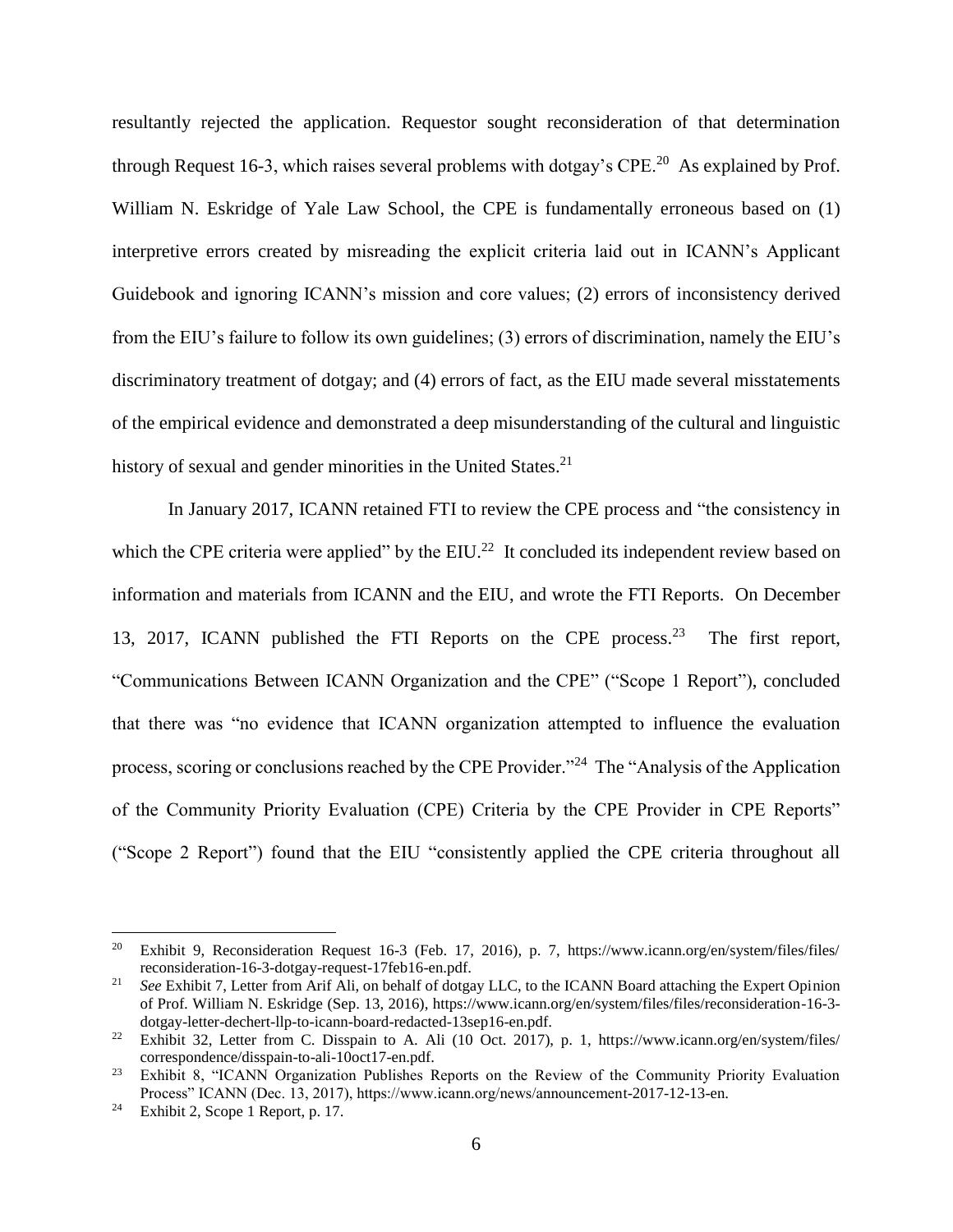Community Priority Evaluations."<sup>25</sup> And, finally, the "Compilation of the Reference Material Relied Upon by the CPE Provider in Connection with the Evaluations which are the Subject of Pending Reconsideration Requests" ("Scope 3 Report") determined that the researched referenced in the CPE reports were reflected in the research materials. $2<sup>6</sup>$ 

Given that FTI reviewed the CPE process and whether the EIU consistently applied the CPE criteria, its findings directly affect the outcome of Request  $16-3$ .<sup>27</sup> This is especially concerning for Requestor because Prof. William N. Eskridge, Jr. has identified significant problems with FTI's purported "independent" review of the CPE process.<sup>28</sup> His examination of the Scope 2 Report, for instance, reveals that the report "is long on description and conclusory statements and short on actual evaluation."<sup>29</sup> The fact that the FTI Reports are clearly supported by no independent analysis emphasizes the problems with both the "independent" review method used by FTI and the conclusions it reached in the reports.

### **6.2 ICANN Breached its Bylaws in the DIDP Response**

Since Request 16-3 is currently pending before the ICANN Board, and the FTI Reports will likely impact the ICANN Board's consideration of Request 16-3, Requestor filed the DIDP Request seeking various categories of documents concerning FTI's independent review the CPE process and the FTI Report's documentary basis. In submitting this DIDP Request, Requestor expected ICANN to "operate in a manner consistent with [its] Bylaws . . . , carrying out its

<sup>&</sup>lt;sup>25</sup> Exhibit 3, Scope 2 Report, p. 57.

<sup>&</sup>lt;sup>26</sup> Exhibit 5, Scope 3 Report, pp. 57-58.<br><sup>27</sup> Exhibit 9 Reconsideration Request

<sup>27</sup> Exhibit 9, Reconsideration Request 16-3 (Feb. 17, 2016), p. 7, https://www.icann.org/en/system/files/files/ reconsideration-16-3-dotgay-request-17feb16-en.pdf.

<sup>28</sup> *See* Exhibit 10, Letter from A. Ali to the ICANN Board attaching the Second Expert Opinion of Professor William N. Eskridge, Jr. (Jan. 31, 2018), https://www.icann.org/en/system/files/correspondence/ali-to-icann-board-31jan18-en.pdf.

<sup>&</sup>lt;sup>29</sup> Exhibit 10, Letter from A. Ali to the ICANN Board attaching the Second Expert Opinion of Professor William N. Eskridge, Jr. (Jan. 31, 2018), ¶ 3, https://www.icann.org/en/system/files/correspondence/ali-to-icann-board-31jan18-en.pdf.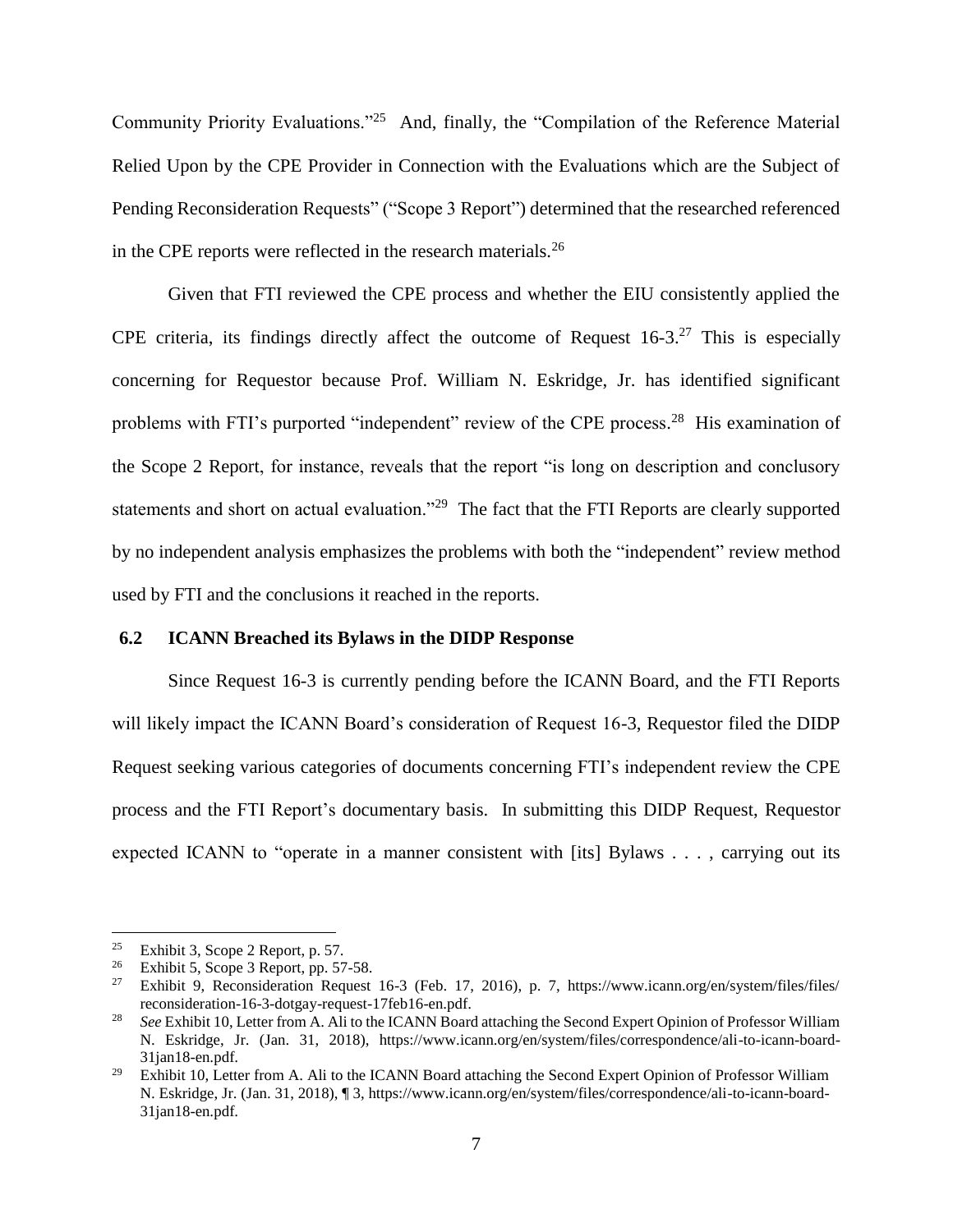activities in conformity with relevant principles of international law and international conventions and applicable local law, through open and transparent processes that enable competition and open entry in Internet-related markets."<sup>30</sup> ICANN failed to do so.

### **6.2.1 ICANN Must Comply with International Law and Conventions**

The ICANN Bylaws require that it comply with international law and conventions. Pursuant to these laws and conventions, there is an "an international minimum standard of due process as fairness – based  $\ldots$  on the universal views of all legal systems."<sup>31</sup> This principle is violated "when a decision is based upon evidence and argumentation that a party has been unable to address."<sup>32</sup> The Board Accountability Mechanisms Committee ("BAMC") and ICANN Board have, respectively, already made and plan to make a decision based on the FTI Reports.<sup>33</sup> While Requestor has submitted numerous materials regarding the FTI Reports to the ICANN Board, such as the Second Expert Opinion of Processor William N. Eskridge, it has been unable to address the evidence supporting the FTI Reports because they have not been made publically available. Requestor thus filed the DIDP Request in order to obtain those documents. The DIDP Response threatens Requestor's due process rights by rendering it unable to properly address the one piece of significant evidence relevant to its Request 16-3—the FTI Reports—and therefore threatening its due process rights.

<sup>&</sup>lt;sup>30</sup> Exhibit 11, ICANN Bylaws, Art. 1,  $\S$  1.2(a).<br><sup>31</sup> Exhibit 12, Charles T. Kotuby Ir. "General l

<sup>31</sup> Exhibit 12, Charles T. Kotuby Jr., "General Principles of Law, International Due Process, and the Modern Role of Private International Law" 23 Duke J. of Comparative and Int'l L. 411, 422 (2013).

<sup>&</sup>lt;sup>32</sup> Exhibit 13, Charles T. Kotuby and Luke A. Sobota, GENERAL PRINCIPLES OF LAW AND INTERNATIONAL DUE PROCESS: PRINCIPLES AND NORMS APPLICABLE IN TRANSNATIONAL DISPUTES 179 (Mar. 15, 2017).

<sup>&</sup>lt;sup>33</sup> Exhibit 14, "Preliminary Report | Regular Meeting of the ICANN Board" ICANN (Feb. 13, 2018), https://www.icann.org/resources/board-material/prelim-report-2018-02-04-en#2.e ("Following the publication of the three reports on the CPE Process Review by FTI Consulting, the BAMC approved a recommendation to the Board on next steps relative to the CPE Process Review, which was scheduled to be considered by the Board at this meeting. … While the BAMC taken the letters and reports into consideration as part of its recommendation to the Board, the proposed resolution has been continued to the Board's next meeting in Puerto Rico to allow the Board members additional time to consider the new documents.").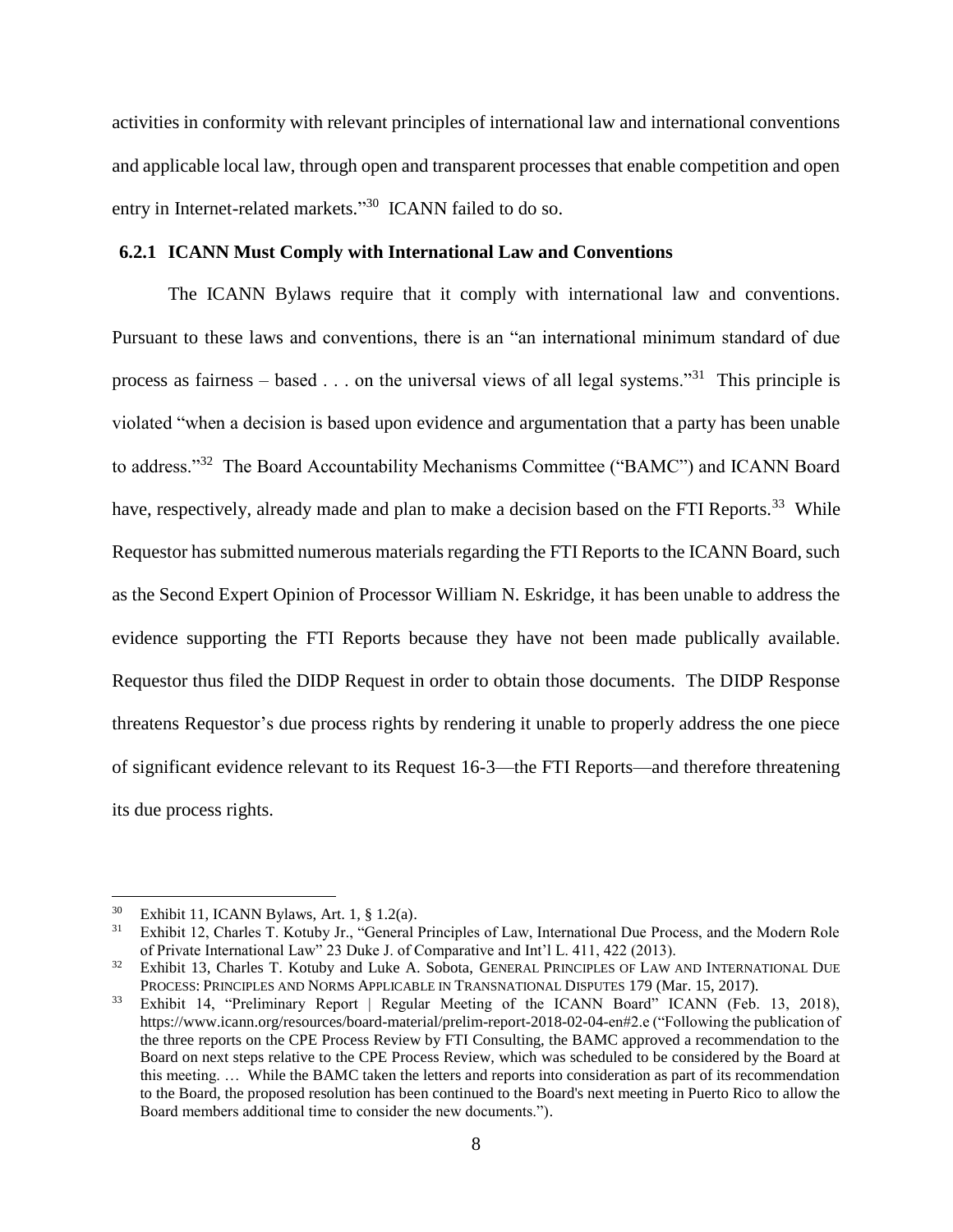### **6.2.2 ICANN Must Remain Accountable, Transparent, and Open**

ICANN's Bylaws also require that ICANN hold itself to high standards of transparency, accountability, and openness.<sup>34</sup> These standards require that ICANN (1) "employ[] open and transparent policy development mechanisms;"<sup>35</sup> (2) "apply<sup>[]</sup> documented policies neutrally and objectively, with integrity and fairness;<sup>36</sup> and (3) "[r]emain[] accountable to the Internet community through mechanisms that enhance ICANN's effectiveness."<sup>37</sup>

ICANN has violated its transparency obligations by refusing to disclose the requested documents in lieu of hiding behind its Nondisclosure Conditions. By acting in a closed-off and non-transparent manner, ICANN only raises additional questions as to the credibility, reliability, and trustworthiness of the CPE process and its management by ICANN, especially in the case of the CPE Report and the CPE process for Requestor's .GAY gTLD application (Application ID: 1- 1713-23699), which is the subject of Request  $16-3.^{38}$ 

Instead of publishing the necessary documents for a critical analysis of the FTI Reports, and thus the basis for their erroneous conclusions regarding the CPE process, ICANN continues to try and avoid any accountability for its actions in regards to the CPE. This is most evident in its responses to the DIDP Request; ICANN, in an obvious attempt to side-step the disclosure of any responsive documents, attempts to argue that FTI's independent review "includes the information responsive to" the requests.<sup>39</sup> However, the alleged 'responsive information' is the

 $3^3$  Exhibit 11, ICANN Bylaws, Arts. 1, 3-4.

<sup>&</sup>lt;sup>35</sup> Exhibit 11, ICANN Bylaws, Art. 3,  $\S$  3.1.<br><sup>36</sup> Exhibit 11, ICANN Bylaws, Art. 1,  $\S$  1.20

<sup>&</sup>lt;sup>36</sup> Exhibit 11, ICANN Bylaws, Art. 1,  $\S 1.2(v)$ .<br><sup>37</sup> Exhibit 11 ICANN Bylaws, Art. 1,  $\S 1.2(vi)$ .

<sup>&</sup>lt;sup>37</sup> Exhibit 11, ICANN Bylaws, Art. 1,  $\S$  1.2(vi).<br><sup>38</sup> Exhibit 0. Peconsideration, Pequest, 16.3

<sup>38</sup> Exhibit 9, Reconsideration Request 16-3 (Feb. 17, 2016), https://www.icann.org/en/system/files/files/ reconsideration-16-3-dotgay-request-17feb16-en.pdf.

<sup>39</sup> Exhibit 6, Request No. 20180115-1, ICANN DIDP Response (Feb. 14, 2018), https://www.icann.org/ resources/pages/didp-20180115-1-ali-request-2018-02-15-en, p. 13.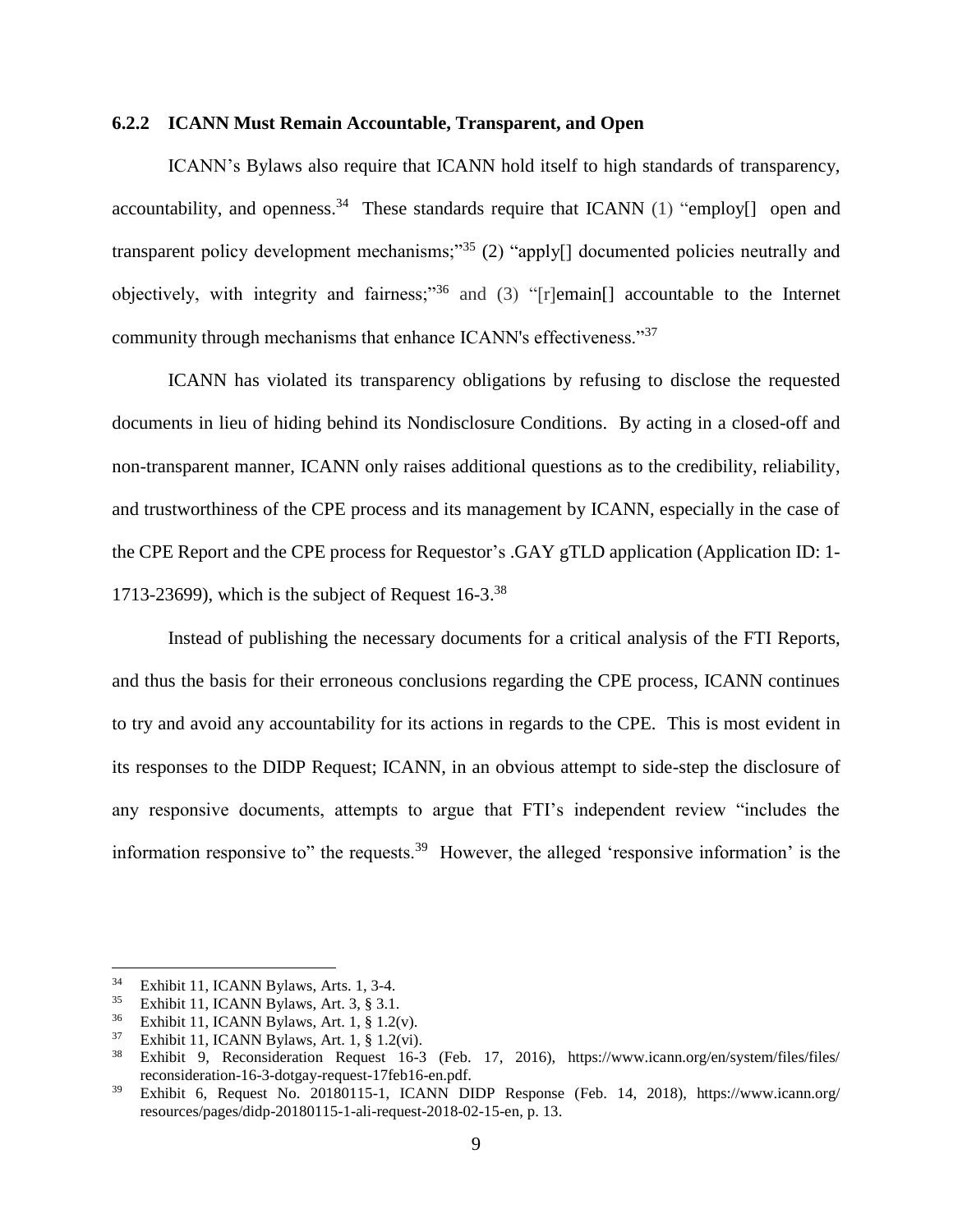*exact same language stated by Requestor as the basis for its request for documents*. 40 The fact that "FTI provided ICANN organization with a list of search terms"<sup>41</sup> does not in any way produce "[t]he 'list of search terms' provided to ICANN."<sup>42</sup>

### **6.3 The Public Interest Outweighs Any Compelling Reasons for Nondisclosure**

ICANN cannot simply circumvent its own Bylaws by hiding behind the Nondisclosure Conditions because the public interest clearly outweighs any "compelling reasons" for nondisclosure. It is surprising how ICANN maintains that it can ask everyone affected by the FTI Reports to accept their conclusions without question, even where there are clear problems and contradictions contained within the reports. For instance, in clear contrast to FTI, the Dot Registry IRP Declaration found a close nexus between ICANN staff and the CPE Provider.<sup>43</sup> However, it is impossible to analyze whether ICANN unduly influenced the EIU without the underlying documents; these documents are given even greater import because ICANN argued that "the CPE Provider has not agreed [to disclose the documents] . . . and has threatened litigation."<sup>44</sup> The problem with this excuse is compounded by the simple fact that the DIDP Request only asked for documents provided to FTI and, as such, ICANN has already disclosed those same documents to FTI as part of its review rather than keep them confidential. ICANN's failure to disclose the requested documents only underscores the serious questions that have been raised by Requestor

<sup>40</sup> <sup>40</sup> *Compare* Exhibit 1, Request No. 20180115-1 (Jan. 15, 2018), https://www.icann.org/en/system/files/files/didp-20180115-1-ali-request-redacted-15jan18-en.pdf, pp. 4-5 *with* Exhibit 6, Request No. 20180115-1, ICANN DIDP Response (Feb. 14, 2018), https://www.icann.org/resources/pages/didp-20180115-1-ali-request-2018-02-15-en, pp. 13-14.

<sup>41</sup> Exhibit 6, Request No. 20180115-1, ICANN DIDP Response (Feb. 14, 2018), https://www.icann.org/ resources/pages/didp-20180115-1-ali-request-2018-02-15-en, pp. 13-14 (citing Scope 1 Report, p. 10).

<sup>&</sup>lt;sup>42</sup> Exhibit 1, Request No. 20180115-1 (Jan. 15, 2018), https://www.icann.org/en/system/files/files/didp-20180115-1-ali-request-redacted-15jan18-en.pdf, p. 4.

<sup>43</sup> *See* Exhibit 31, *Dot Registry v. ICANN*, ICDR Case No. 01-14-0001-5004, Declaration of the Independent Review Panel (July 29, 2016),  $\P\P$  93-101, https://www.icann.org/en/system/files/files/irp-dot-registry-final-declarationredacted-29jul16-en.pdf.

<sup>44</sup> Exhibit 6, Request No. 20180115-1, ICANN DIDP Response (Feb. 14, 2018), p. 9, https://www.icann.org/ resources/pages/didp-20180115-1-ali-request-2018-02-15-en, pp. 13-14.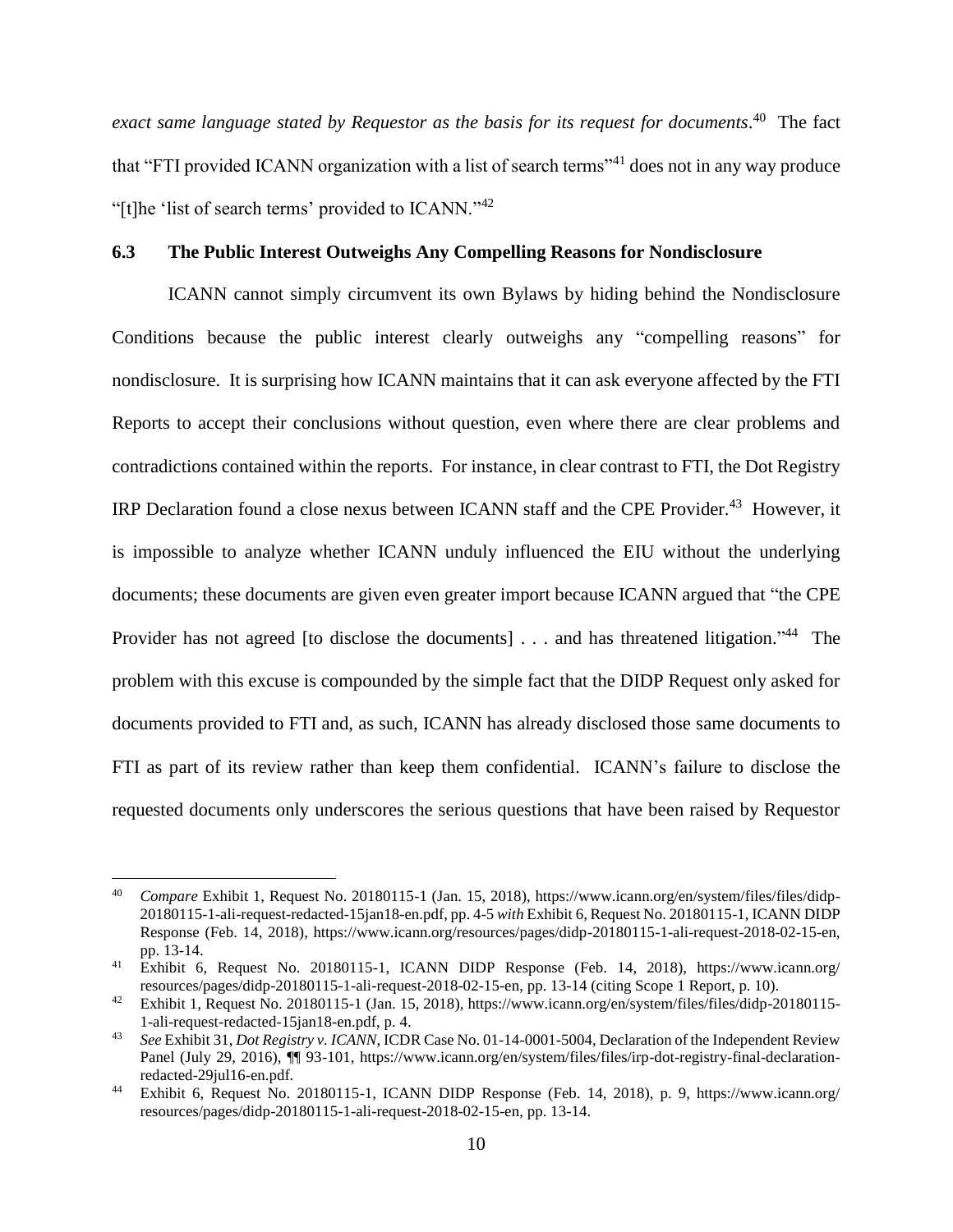about the impartiality, independent legitimacy, and credibility of FTI's investigation. Such an action harms the global public interest, Requestor, and the entire gay community.

Indeed, ICANN failed to state compelling reasons for nondisclosure as it pertains to each document request, which it was required to do under its own policy.<sup>45</sup> Instead, ICANN deliberately choses to hide behind waivable privileges as an excuse to not disclose the documents. ICANN admits that "ICANN organization's outside counsel, Jones Day — not ICANN organization retained FTI. Counsel retained FTI as its agent to assist it with its internal investigation of the CPE process, and to provide legal advice to ICANN organization. Therefore, FTI's draft and working materials are protected by the attorney-client privilege under California law."<sup>46</sup> Not only did ICANN reject participation from all affected applicants and parties in the creation of the CPE Process Review methodology, ICANN also ensured that critical items that could expose both ICANN and the CPE Provider be withheld based on the attorney-client privilege loophole, an action that is deeply troubling and raises red flags. It is surprising that ICANN maintains that FTI can undertake such a review without providing to ICANN stakeholders and affected parties all the materials that will be used to inform FTI's findings and conclusions.

In order to resolve the serious questions concerning the credibility of FTI's investigation, it is critically important that ICANN disclose the requested materials to Requestor and to the public in order to ensure full transparency, openness, and fairness. This includes the items requested by Requestor that were denied by ICANN in its DIDP Response.

<sup>45</sup> Exhibit 15, ICANN's Documentary Information Disclosure Policy (last visited June 29, 2017) ("If ICANN denies the information request, it will provide a written statement to the requestor identifying the reasons for the denial."), https://www.icann.org/resources/pages/didp-2012-02-25-en.

<sup>46</sup> Exhibit 6, Request No. 20180115-1, ICANN DIDP Response (Feb. 14, 2018), p. 11, https://www.icann.org/ resources/pages/didp-20180115-1-ali-request-2018-02-15-en, pp. 13-14.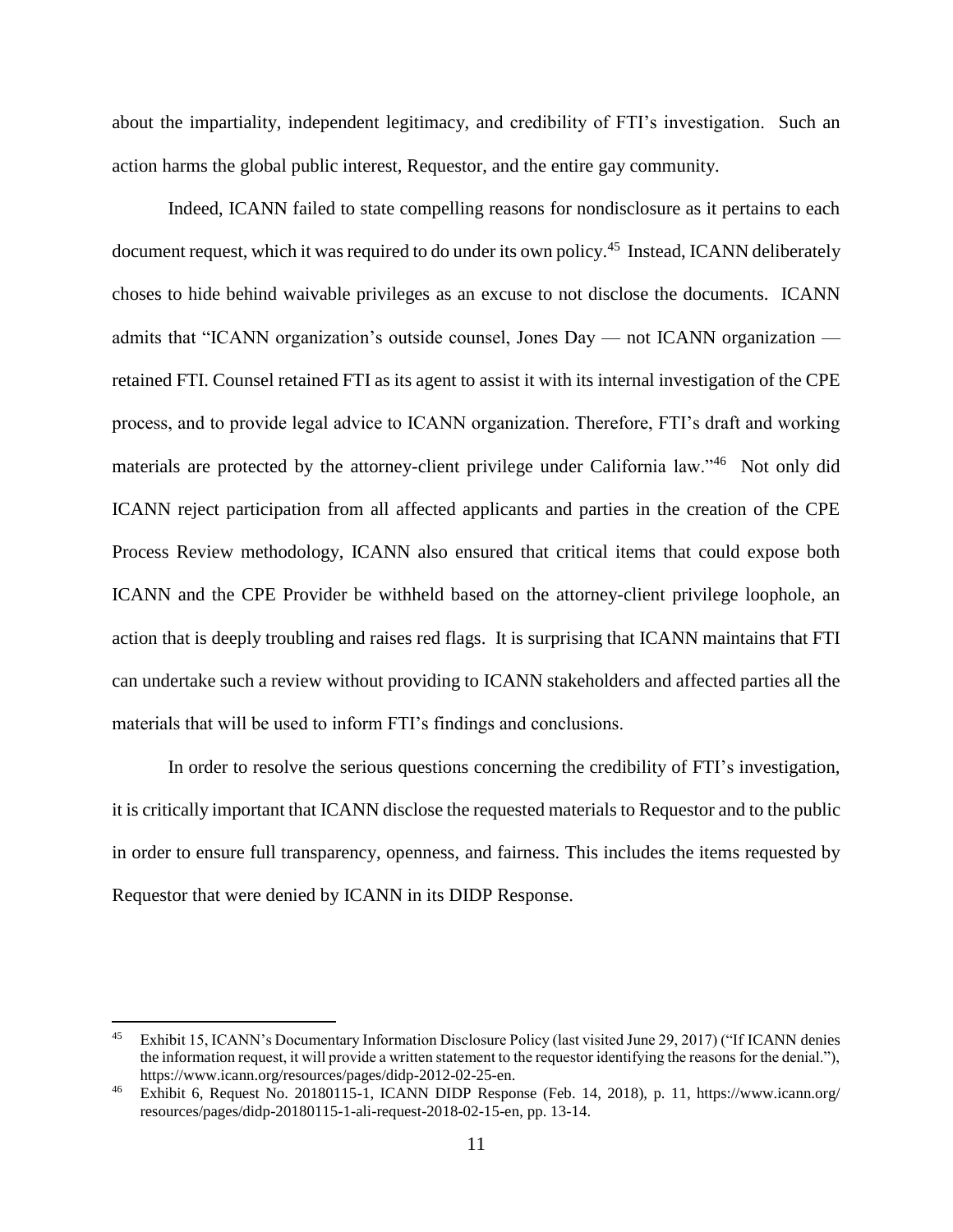## **7. Describe how others may be adversely affected by the action or inaction, if you believe that this is a concern.**

ICANN's action materially affects the global gay community. Its nondisclosure has negatively impacted the fair resolution of the .GAY gTLD in accordance with the ICANN Bylaws and international law, and raises serious questions about the consistency, transparency, and fairness of FTI's review of the CPE process. Openness, transparency, and accountability are key components of ICANN's identity and ICANN is purposefully ignoring them by impeding efforts to analyze the FTI Reports. As such, ICANN has only increased the likelihood of an expensive Independent Review Process ("IRP") and/or legal action to safeguard the interests of the LGBTQIA members of the gay community, which has supported the Requestor's communitybased application for the .GAY string, in order to hold ICANN accountable and ensure that ICANN functions in a transparent manner as mandated in the ICANN Bylaws.

Further, ICANN's claim that "there are no circumstances at this point in time for which the public interest in disclosing the information [that] outweighs the harm that may be caused by the requested disclosure" is untenable.<sup>47</sup> There is significant public interest in the information underpinning the FTI Reports, which may have a significant impact on the CPE process as a whole and the future of the New gTLD Program because both the ICANN Board and the BAMC may rely upon the FTI Reports in determining reconsideration requests relating to the CPE process including Request 16-3. In conclusion, failure to disclose the items requested does not serve the public interest and compromises the credibility of the FTI investigation.

<sup>47</sup> Exhibit 6, Request No. 20180115-1, ICANN DIDP Response (Feb. 14, 2018), https://www.icann.org/ resources/pages/didp-20180115-1-ali-request-2018-02-15-en, p. 22.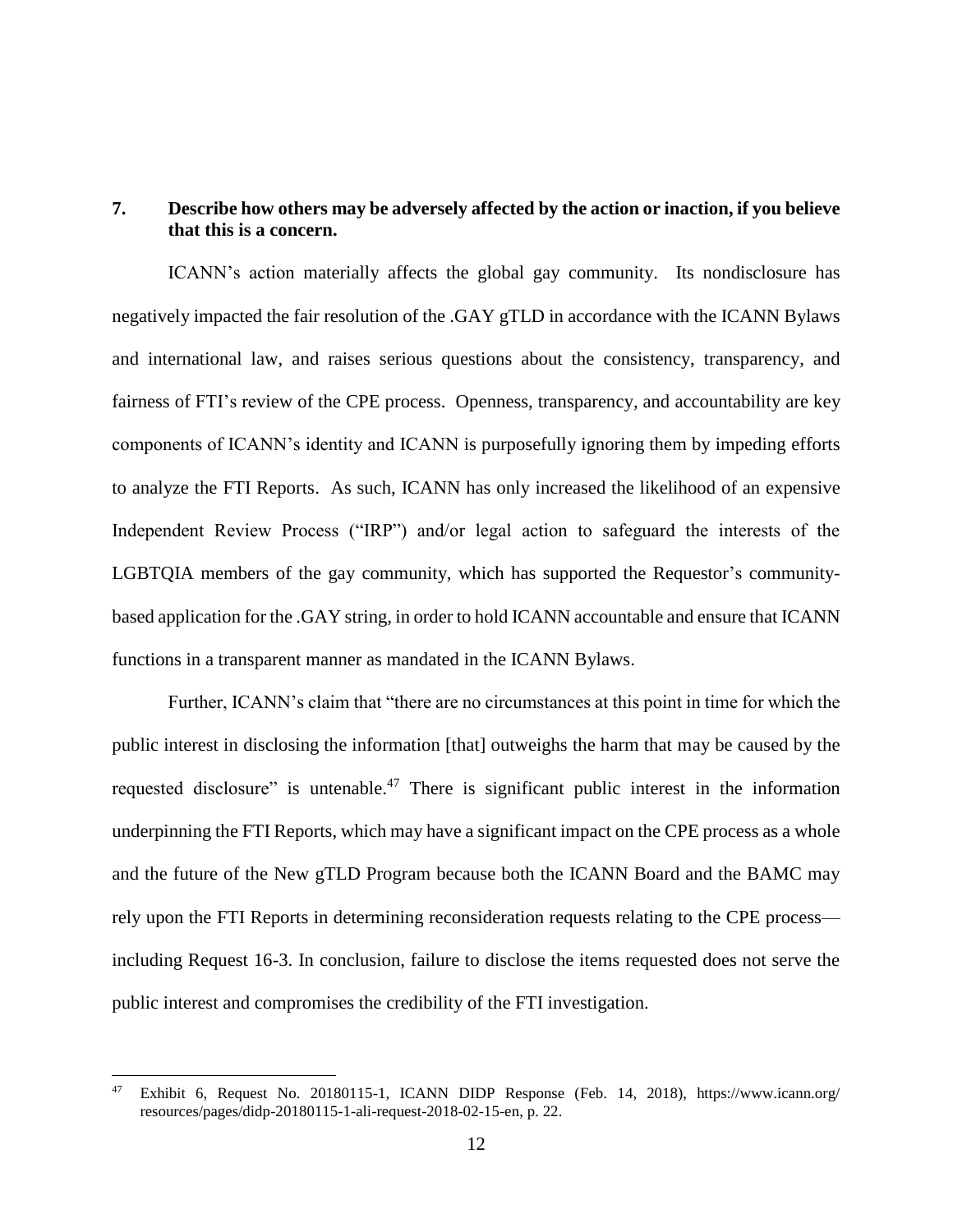### **8. Detail of Staff/Board Action/Inaction – Required Information**

### **8.1 Background**

 $\overline{a}$ 

Requestor elected to undergo the CPE process in early 2014 and discovered that it did not prevail as a community applicant.<sup>48</sup> In response, Requestor, supported by multiple community organizations, filed a reconsideration request with the Board Governance Committee ("BGC"). The BGC granted the request because the EIU did not follow procedure during the CPE process. As a result, the Requestor's application was sent to be re-evaluated by the EIU. However, the second CPE process produced the exact same results based on the same arguments.<sup>49</sup>

When this issue was brought before the BGC via another reconsideration request, though, the BGC excused the discriminatory conduct and the EIU's policy and process violations. It refused to reconsider the CPE a second time. Requestor therefore filed a third reconsideration request, Request 16-3, on February 17, 2016 in response to the BGC's non-response on many of the issues highlighted in the second Reconsideration Request. On 26 June 2016, the BGC denied the request a third time and sent it to the ICANN Board to approve.<sup>50</sup> The ICANN Board, though, remained silent in regards to Request 16-3.

Almost a year later, and after numerous letters to ICANN,<sup>51</sup> Requestor finally heard from

<sup>48</sup> Exhibit 16, Community Priority Evaluation Report for .GAY (Oct. 6, 2014), p. 6 https://www.icann.org/ sites/default/files/tlds/gay/gay-cpe-1-1713-23699-en.pdf.

<sup>49</sup> *See* Exhibit 17, Community Priority Evaluation Report for .GAY (Oct. 8, 2015), https://www.icann.org/sites/ default/files/tlds/gay/gay-cpe-rr-1-1713-23699-en.pdf.

<sup>50</sup> *See* Exhibit 18, Recommendation of the Board Governance Committee (BGC) Reconsideration Request 16-3 (June 26, 2016), https://www.icann.org/en/system/files/files/reconsideration-16-3-dotgay-bgc-recommendation-26jun16-en.pdf.

<sup>51</sup> *See* Exhibit 19, Letter from Dechert LLP on behalf of dotgay LLC to ICANN President (Aug. 25, 2016), https://www.icann.org/en/system/files/files/reconsideration-16-3-dotgay-letter-dechert-llp-to-icann-25aug16 en.pdf; Exhibit 7, Letter from Dechert LLP on behalf of dotgay LLC to the ICANN Board (Sep. 13, 2016), https://www.icann.org/en/system/files/files/reconsideration-16-3-dotgay-letter-dechert-llp-to-icann-board-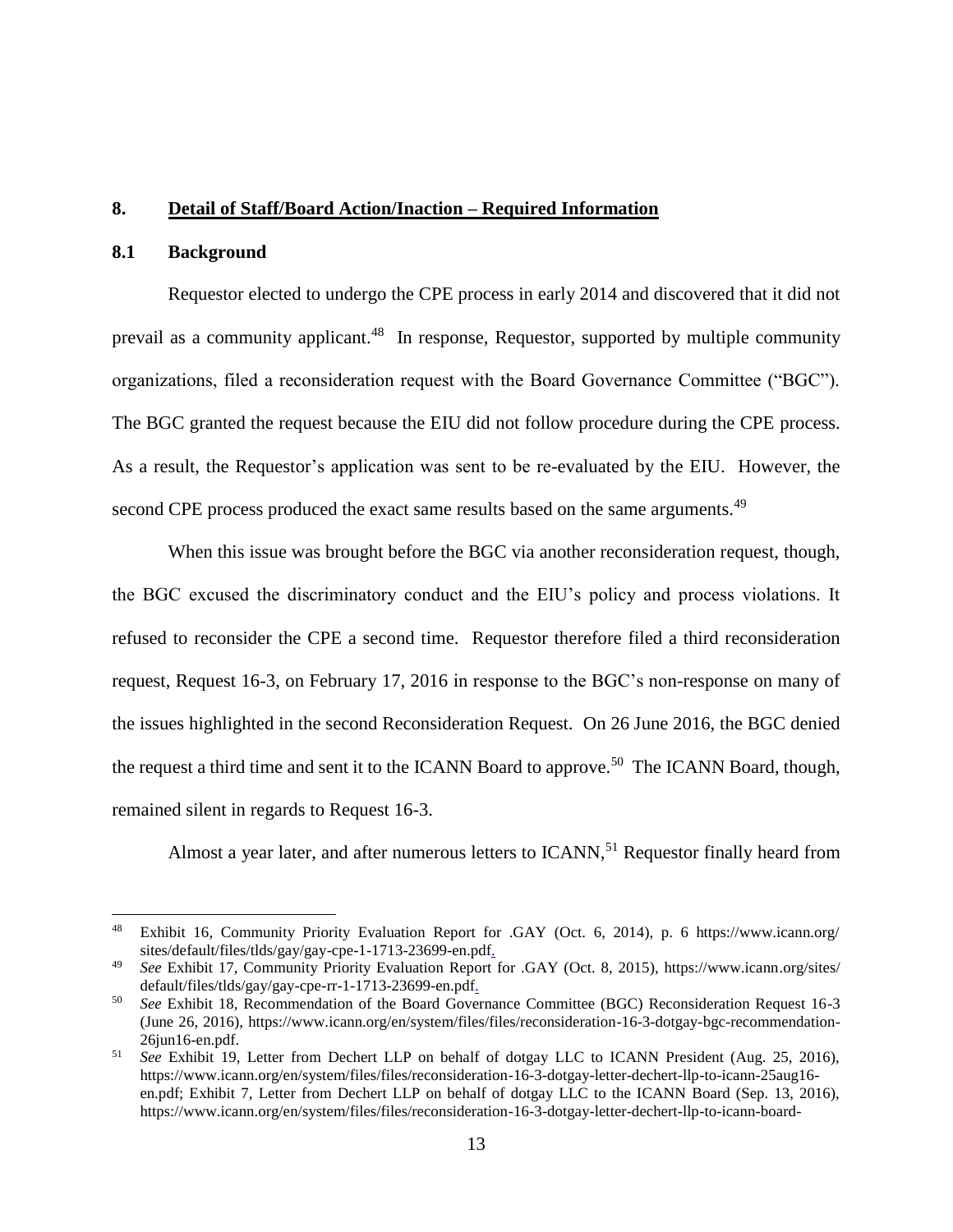ICANN on April 26, 2017. Requestor received a letter from ICANN BGC Chair Chris Disspain

indicating that Request 16-3 was "on hold" and that:

The BGC decided to request from the CPE provider the materials and research relied upon by the CPE panels in making determinations with respect to certain pending CPEs. This will help inform the BGC's determinations regarding certain recommendations or pending Reconsideration Requests related to CPE. … The review will complete as soon as practicable and once it is done, the BGC, and Board where appropriate, will promptly consider the relevant pending Reconsideration Requests. Meanwhile, the BGC's consideration of the following Reconsideration Requests is on hold:  $\dots$  16-3 (.GAY)  $\dots$ .<sup>52</sup>

## **8.2 The Prior DIDP Requests**

 $\overline{a}$ 

In response to this new information regarding the delay, on May 18, 2017, Requestor filed a DIDP request in relation to the .GAY CPE (the "First DIDP Request").<sup>53</sup> Requestor, like other gTLD applications, sought *any* information regarding "how the evaluator was selected, what its remit is, what information has been provided, whether the evaluator will seek to consult with the affected parties, etc."<sup>54</sup> It asked ICANN for this information because "both the BGC Letter and Mr. LeVee's letter fail[ed] to provide *any* meaningful information besides that there is a review underway and that [Request 16-3] is on hold."<sup>55</sup>

Prior to responding to the First DIDP Request, ICANN issued the CPE Process Review

redacted-13sep16-en.pdf; Exhibit 18, Letter from Dechert LLP on behalf of dotgay LLC to the ICANN Board, (Oct. 17, 2016), https://www.icann.org/en/system/files/correspondence/ali-badgett-to-icann-board-17oct16 en.pdf; Exhibit 20, Letter from Dechert LLP on behalf of dotgay LLC to the ICANN Board (Nov. 15, 2016), https://www.icann.org/en/system/files/files/reconsideration-16-3-dotgay-letter-dechert-llp-to-icann-boardredacted-15nov16-en.pdf; Exhibit 21, Letter from Dechert LLP on behalf of dotgay LLC to the ICANN Board (March 12, 2017), https://www.icann.org/en/system/files/files/reconsideration-16-3-dotgay-letter-dechert-llp-toicann-board-redacted-12mar17-en.pdf.

<sup>52</sup> *See* Exhibit 22, Update on the Review of the New gTLD Community Priority Evaluation Process (April 26, 2017), https://www.icann.org/en/system/files/correspondence/disspain-letter-review-new-gtld-cpe-process-26apr17 en.pdf.

<sup>53</sup> Exhibit 23, dotgay DIDP Request (May 18, 2017), https://www.icann.org/en/system/files/files/didp-20170518-1 ali-request-18may17-en.pdf.

<sup>54</sup> Exhibit 23, dotgay DIDP Request (May 18, 2017), https://www.icann.org/en/system/files/files/didp-20170518-1 ali-request-18may17-en.pdf.

<sup>55</sup> Exhibit 23, dotgay DIDP Request (May 18, 2017), https://www.icann.org/en/system/files/files/didp-20170518-1 ali-request-18may17-en.pdf.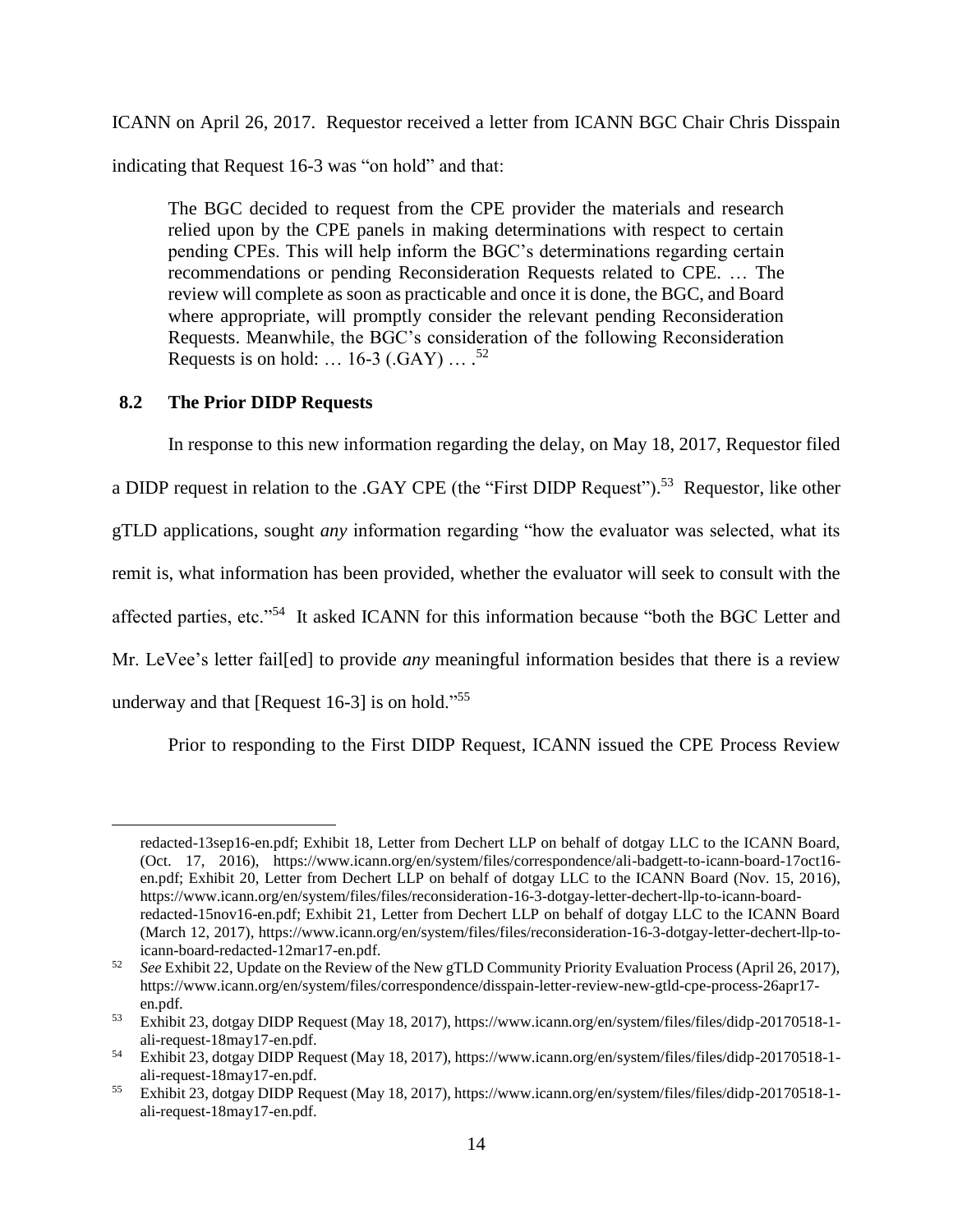Update on June 2, 2017.<sup>56</sup> The publication briefly described the scope of FTI's independent review and its "two parallel tracks."<sup>57</sup> No other information was provided to the Requestor regarding the CPE Review Process at issue in its Request until ICANN issued its inadequate formal response to the DIDP Request on June 18, 2017 ("First DIDP Response").<sup>58</sup> The First DIDP Response disclosed none of the requested documents and instead maintained the secrecy that surrounds FTI's "independent investigation of the CPE."<sup>59</sup>

In response to the CPE Review Process Update, and the lack of any additional information from ICANN, the Requestor sent ICANN a joint letter with DotMusic Limited on June 10, 2017 (the "Second DIDP Request"). The letter requested more information related to FTI's review based on the CPE Review Process Update in order "to ensure the integrity of FTI's review."<sup>60</sup>

However, on July 10, 2017, ICANN issued a response that simply reiterated alreadyprovided information regarding the BGC's decision to review the CPE Process and FTI's independent review ("Second DIDP Response").<sup>61</sup> ICANN further denied the requests for information.<sup>62</sup> ICANN, in providing such a response, failed to disclose the relevant documents in accordance with its Bylaws, Resolutions, and own DIDP Policy.<sup>63</sup>

In response to the First DIDP Response and Second DIDP Response, Requestor initiated

<sup>56</sup> Exhibit 24, Community Priority Evaluation Process Review Update (June 2, 2017), https://www.icann.org/ en/system/files/files/cpe-review-02jun17-en.pdf.

<sup>57</sup> Exhibit 24, Community Priority Evaluation Process Review Update (June 2, 2017), https://www.icann.org/ en/system/files/files/cpe-review-02jun17-en.pdf.

<sup>58</sup> Exhibit 25, Request No. 20170518-1, ICANN DIDP Response (June 18, 2017), https://www.icann.org/en/ system/files/files/didp-20170518-1-ali-response-18jun17-en.pdf.

<sup>59</sup> *See* Exhibit 26, Reconsideration Request 17-3 (Jun. 30, 2017), https://www.icann.org/en/system/files/files/ reconsideration-17-3-dotgay-request-redacted-30jun17-en.pdf.

<sup>60</sup> Exhibit 27, Letter from Arif Ali to Jeffrey LeVee and Chris Disspain (June 10, 2017), https://www.icann.org/en/ system/files/correspondence/ali-to-disspain-levee-10jun17-en.pdf.

<sup>61</sup> Exhibit 28, Request 20170610-1, ICANN DIDP Response (Jul. 10, 2017), https://www.icann.org/en/ system/files/files/didp-20170610-1-ali-obo-dotgay-et-al-response-10jul17-en.pdf.

 $62$  Exhibit 28, Request 20170610-1, ICANN DIDP Response (Jul. 10, 2017), https://www.icann.org/en/ system/files/files/didp-20170610-1-ali-obo-dotgay-et-al-response-10jul17-en.pdf.

<sup>63</sup> *See* Exhibit 29, Reconsideration Request 17-4 (Jul. 25, 2017), https://www.icann.org/en/system/files/files/ reconsideration-17-4-dotmusic-dotgay-request-redacted-25jul17-en.pdf.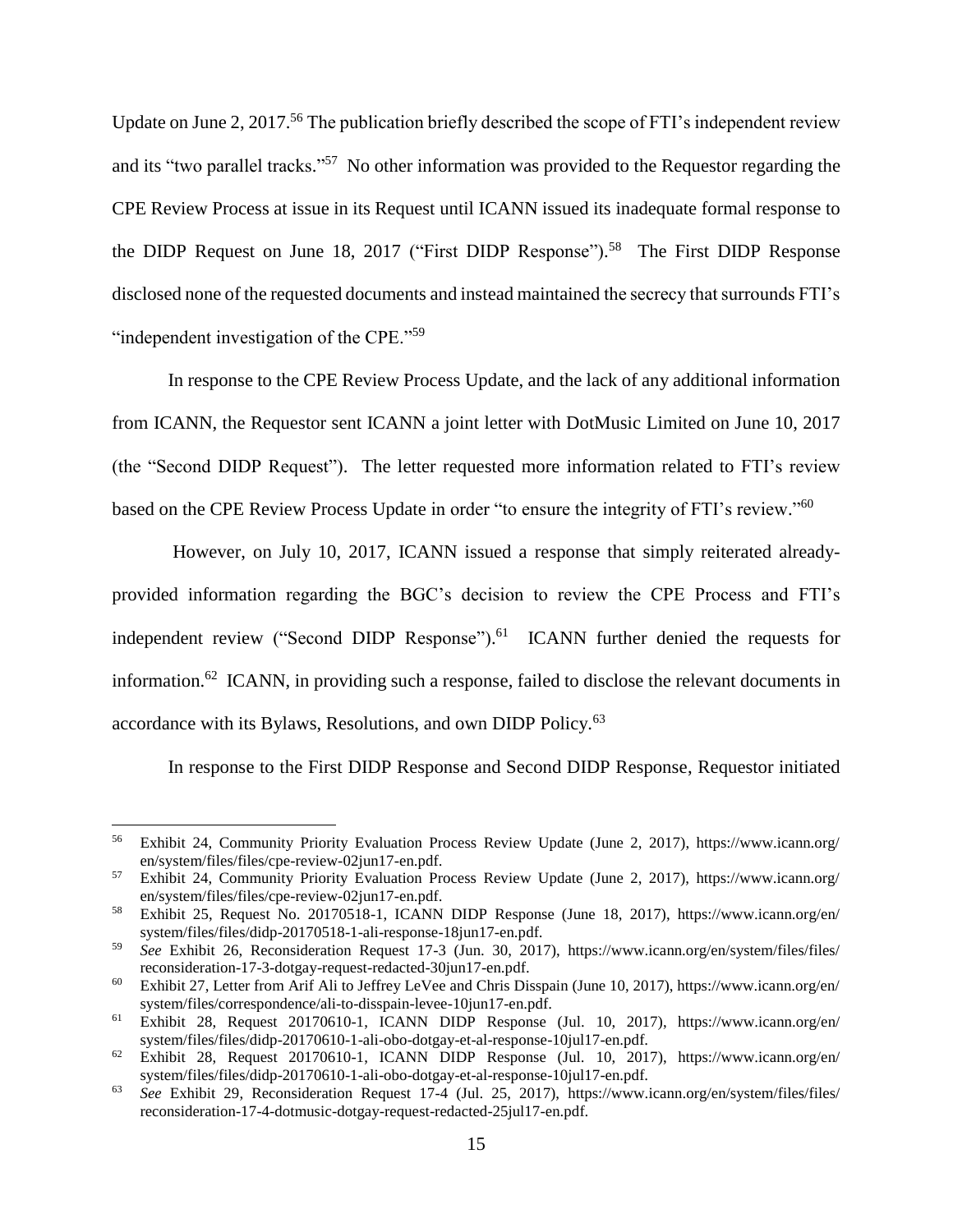separate reconsideration requests for each DIDP request.<sup>64</sup> The processes for both of these requests have concluded and the matters are currently undergoing the Cooperative Engagement Process ("CEP") pending ICANN's consideration of Request 16-3.<sup>65</sup>

#### **8.3 The DIDP Request**

 $\overline{a}$ 

After Requestor initiated the separate reconsideration requests, FTI concluded its independent review. On December 13, 2017, ICANN published the FTI Reports.<sup>66</sup> Requestor's expert has reviewed the FTI Reports and concluded that (1) The FTI Reports are "based on a superficial investigative methodology wholly unsuited for the purpose of an independent review;"<sup>67</sup> (2) the Scope 2 Report "is long on description and conclusory statements and short on actual evaluation;"<sup>68</sup> and (3) the Scope 3 Report "provides evidence that undermines the factual bases for the CPE Report's conclusions as to" the Requestor's CPE.<sup>69</sup>

Given Requestor's concerns about the FTI Reports, it submitted a request for documents "to obtain the documents provided by ICANN to [FTI] in connection with FTI's so-called

<sup>64</sup> *See* Exhibit 26, Reconsideration Request 17-3 (Jun. 30, 2017), https://www.icann.org/en/system/files/files/ reconsideration-17-3-dotgay-request-redacted-30jun17-en.pdf; Exhibit 28, Reconsideration Request 17-4 (Jul. 25, 2017), https://www.icann.org/en/system/files/files/reconsideration-17-4-dotmusic-dotgay-request-redacted-25jul17-en.pdf.

<sup>65</sup> *See* Exhibit 30, Cooperative Engagement and Independent Review Processes Status Update (Jan. 31, 2018), https://www.icann.org/en/system/files/files/irp-cep-status-31jan18-en.pdf, p. 1.

<sup>66</sup> Exhibit 8, "ICANN Organization Publishes Reports on the Review of the Community Priority Evaluation Process" ICANN (Dec. 13, 2017), https://www.icann.org/news/announcement-2017-12-13-en.

<sup>67</sup> Exhibit 10, Letter from A. Ali to the ICANN Board attaching the Second Expert Opinion of Professor William N. Eskridge, Jr. (Jan. 31, 2018), https://www.icann.org/en/system/files/correspondence/ali-to-icann-board-31jan18-en.pdf, p. 1.

<sup>&</sup>lt;sup>68</sup> Exhibit 10, Letter from A. Ali to the ICANN Board attaching the Second Expert Opinion of Professor William N. Eskridge, Jr. (Jan. 31, 2018), https://www.icann.org/en/system/files/correspondence/ali-to-icann-board-31jan18-en.pdf, p. 2.

Exhibit 10, Letter from A. Ali to the ICANN Board attaching the Second Expert Opinion of Professor William N. Eskridge, Jr. (Jan. 31, 2018), https://www.icann.org/en/system/files/correspondence/ali-to-icann-board-31jan18-en.pdf, p. 3.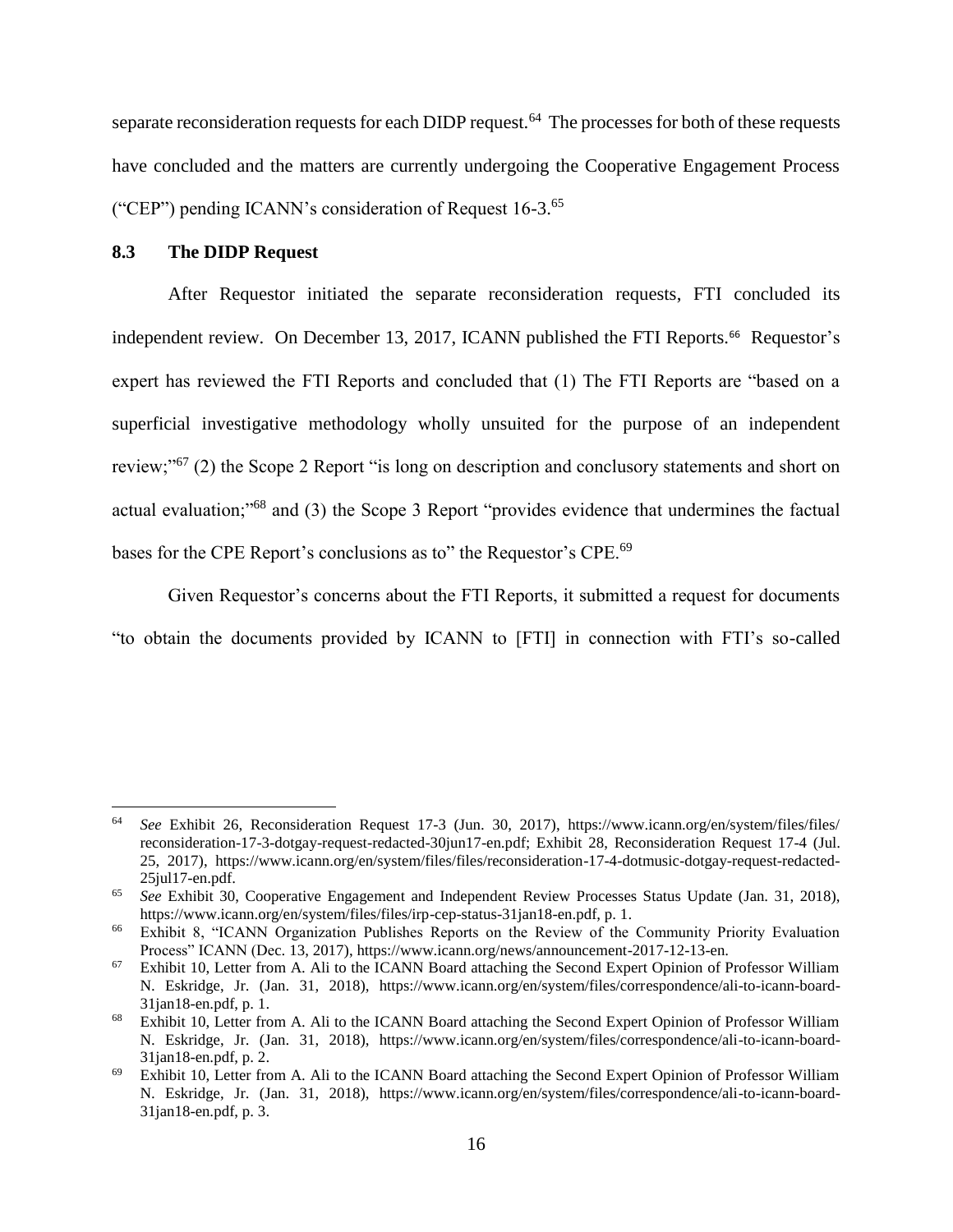independent review of ICANN's [CPE]."<sup>70</sup> The specific requests, as described in **Question 3**  above, sought information explicitly identified by ICANN and FTI related to the FTI Reports.<sup>71</sup>

ICANN responded to the DIDP Request on February 14, 2018.<sup>72</sup> It argued that it could not disclose the requested documents because the EIU did not consent to the disclosure of documents.<sup>73</sup> However, all of the documents that Requestor seeks from ICANN has already been disclosed to FTI; it is not seeking documents that the EIU refused to provide to FTI.<sup>74</sup> And, yet, ICANN refused Request Nos. 1-9, 12-16, and 18-21 because the "CPE Process Review Reports includes the information responsive to these Items" and based upon the following Nondisclosure Conditions:

- Confidential business information and/or internal policies and procedures.
- Internal information that, if disclosed, would or would be likely to compromise the integrity of ICANN's deliberative and decision-making processes by inhibiting the candid exchange of ideas and communications … .
- Drafts of all correspondence, reports, documents, agreements, contracts, emails, or any other forms of communication.
- Information subject to the attorney-client, attorney work product privilege, or any other applicable privilege, or disclosure of which mist prejudice any internal, governmental, or legal investigation. …
- Information exchanged, prepared for, or derived from the deliberative and decision-making process between ICANN, its constituents, and/or other entities with which ICANN cooperates that, if disclosed, would or would be likely to compromise the integrity of the deliberative and decisionmaking process[.] …

 $\overline{a}$ <sup>70</sup> Exhibit 1, Request No. 20180115-1 (Jan. 15, 2018), https://www.icann.org/en/system/files/files/didp-20180115- 1-ali-request-redacted-15jan18-en.pdf, p. 1.

<sup>71</sup> Exhibit 1, Request No. 20180115-1 (Jan. 15, 2018), https://www.icann.org/en/system/files/files/didp-20180115- 1-ali-request-redacted-15jan18-en.pdf.

<sup>72</sup> *See* Exhibit 6, Request No. 20180115-1, ICANN DIDP Response (Feb. 14, 2018), https://www.icann.org/ resources/pages/didp-20180115-1-ali-request-2018-02-15-en.

<sup>73</sup> *See* Exhibit 6, Request No. 20180115-1, ICANN DIDP Response (Feb. 14, 2018), https://www.icann.org/ resources/pages/didp-20180115-1-ali-request-2018-02-15-en.

<sup>74</sup> *See* Exhibit 1, Request No. 20180115-1 (Jan. 15, 2018), https://www.icann.org/en/system/files/files/didp-20180115-1-ali-request-redacted-15jan18-en.pdf, p. 1.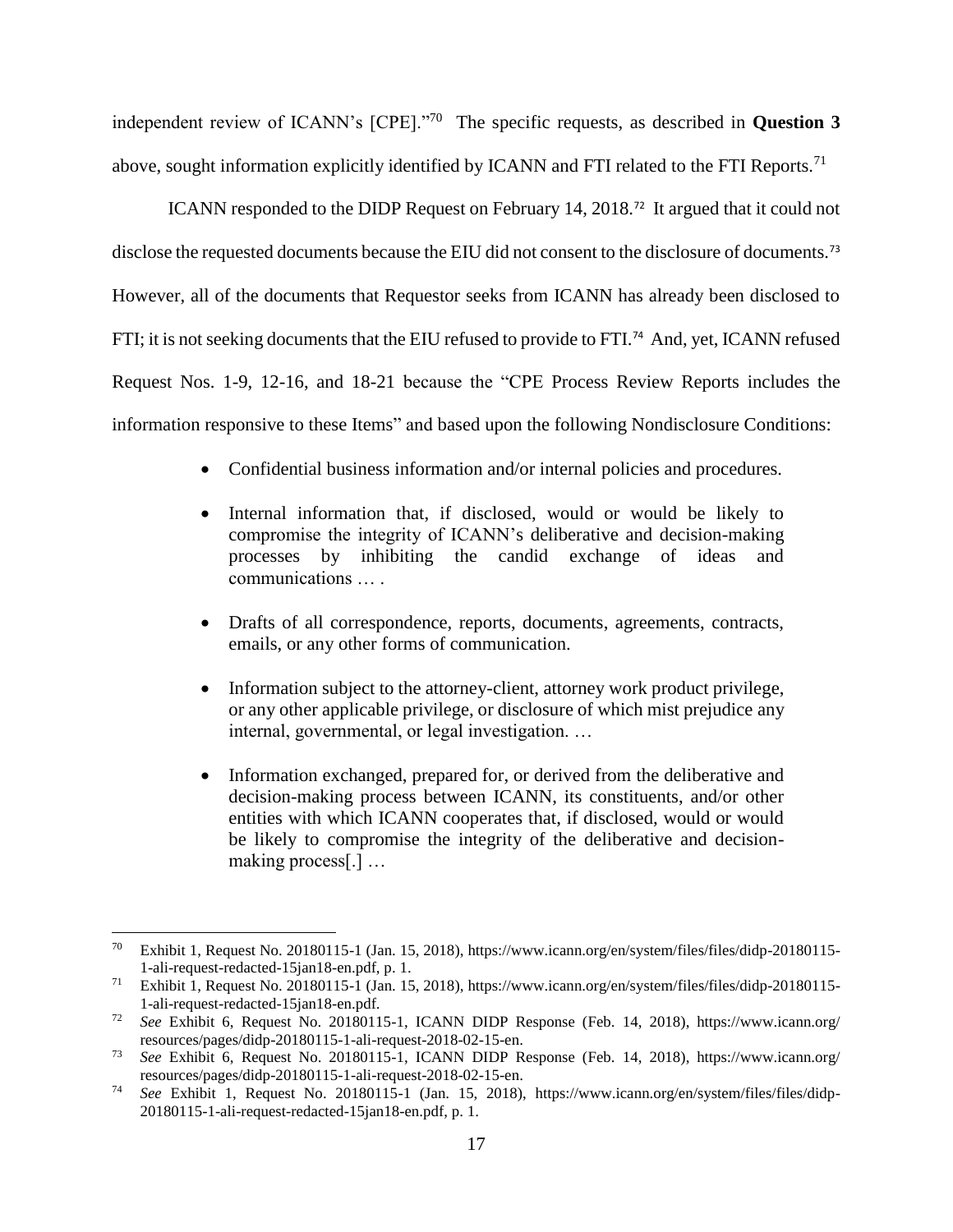- Personnel, medical, contractual, remuneration, and similar records relating to an individual's personal information, when the disclosure of such information would or likely would constative an invasion of personal privacy, as well as proceeding of internal appeal mechanisms and investigations. …
- Information provided to ICANN by a party that, if disclosed, would or would be likely to materially prejudice the commercial interests, financial interests, and/or competitive position of such party or was provided to ICANN pursuant to a nondisclosure agreement or nondisclosure provision within an agreement.<sup>75</sup>

As discussed in **Questions 6** and **7** above, the public interest warrants disclosure of documents related to FTI's independent review of the CPE; disclosure is necessary to ensure that the independent review remains a fair, transparent, and independent process.

ICANN further confirmed that the three remaining document requests (Request Nos. 10,

11, and 17) do not exist: (1) "the 13 January 2017 engagement letter between FTI and ICANN;"<sup>76</sup>

(2) "the original Request for Proposal (RFP) pertaining to FTI's review of the CPE Process;" <sup>77</sup>

and (3) "FTI's follow-up communications with CPE Provider personnel to clarify details discussed

in earlier interviews and in materials provided."<sup>78</sup>

## **9. What are you asking ICANN to do now?**

 $\overline{a}$ 

Requestor asks ICANN to disclose the documents requested under Request Nos. 1-9, 12- 16, and 18-21.

<sup>75</sup> *See* Exhibit 6, Request No. 20180115-1, ICANN DIDP Response (Feb. 14, 2018), https://www.icann.org/ resources/pages/didp-20180115-1-ali-request-2018-02-15-en.

<sup>76</sup> Exhibit 6, Request No. 20180115-1, ICANN DIDP Response (Feb. 14, 2018), https://www.icann.org/ resources/pages/didp-20180115-1-ali-request-2018-02-15-en, p. 13.

<sup>77</sup> Exhibit 6, Request No. 20180115-1, ICANN DIDP Response (Feb. 14, 2018), https://www.icann.org/ resources/pages/didp-20180115-1-ali-request-2018-02-15-en, p. 18.

<sup>78</sup> Exhibit 6, Request No. 20180115-1, ICANN DIDP Response (Feb. 14, 2018), https://www.icann.org/ resources/pages/didp-20180115-1-ali-request-2018-02-15-en, p. 20.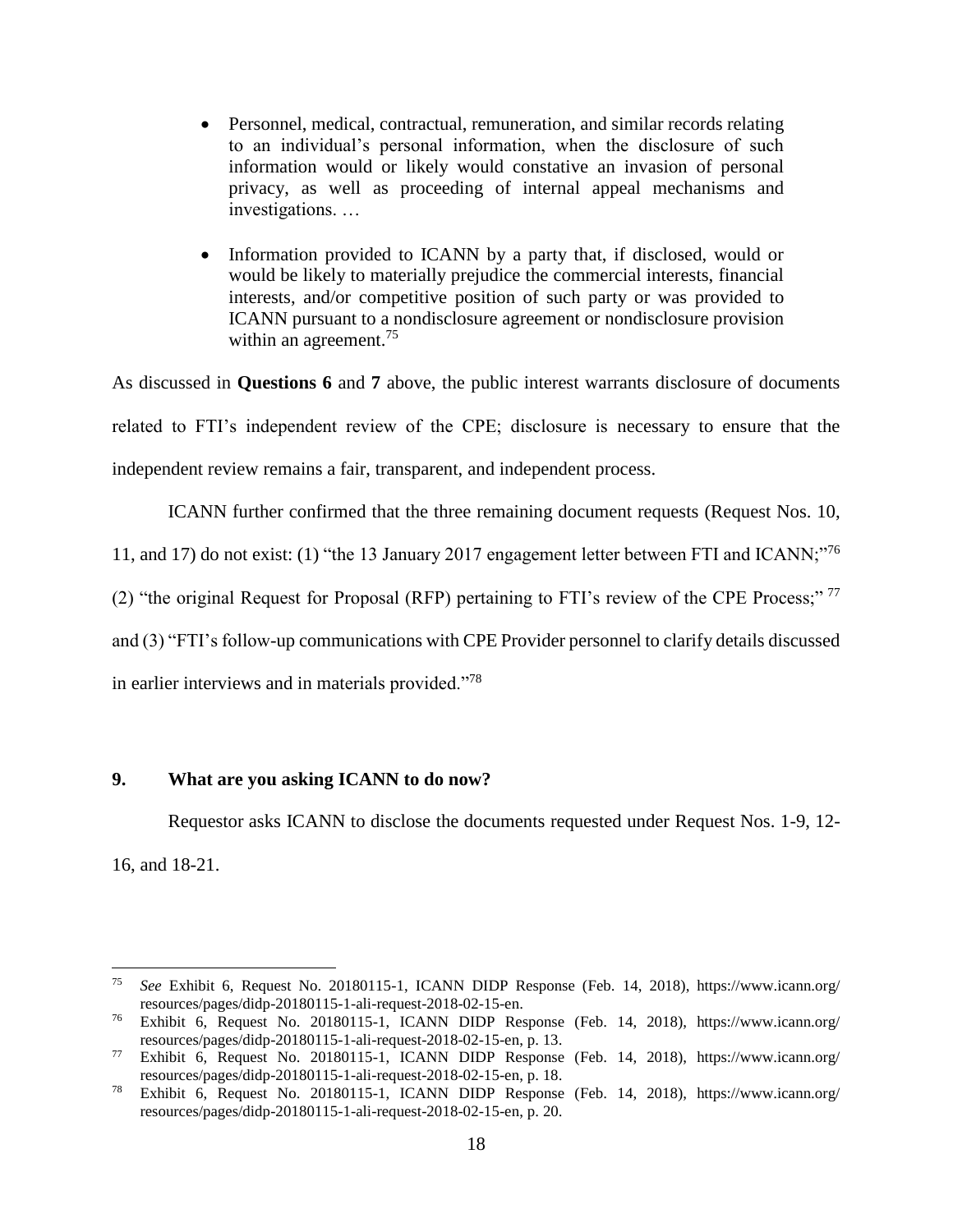**10. Please state specifically grounds under which you have the standing and the right to assert this Request for Reconsideration, and the grounds or justifications that support your request.** 

As stated above, Requestor is a community applicant for .GAY and the organization that issued the DIDP Request to ICANN. It is materially affected by ICANN's decision to deny its DIDP Request, especially since its gTLD application is at issue in the underling Request. And, further, the community it represents—the gay community—is materially affected by ICANN's failure to disclose the requested documents.

## **11a. Are you bringing this Reconsideration Request on behalf of multiple persons or entities?**

No, Requestor is not bringing this Reconsideration Request on behalf of multiple persons or entities.

# **11b. If yes, is the causal connection between the circumstances of the Reconsideration Request and the harm the same for all of the complaining parties?**

This is not applicable.

## **12. Do you have any documents you want to provide to ICANN?**

Yes, these documents are attached as Exhibits.

### **Terms and Conditions for Submission of Reconsideration Requests:**

*The Board Governance Committee has the ability to consolidate the consideration of Reconsideration Requests if the issues stated within are sufficiently similar. The Board Governance Committee may dismiss Reconsideration Requests that are querulous or vexatious.*